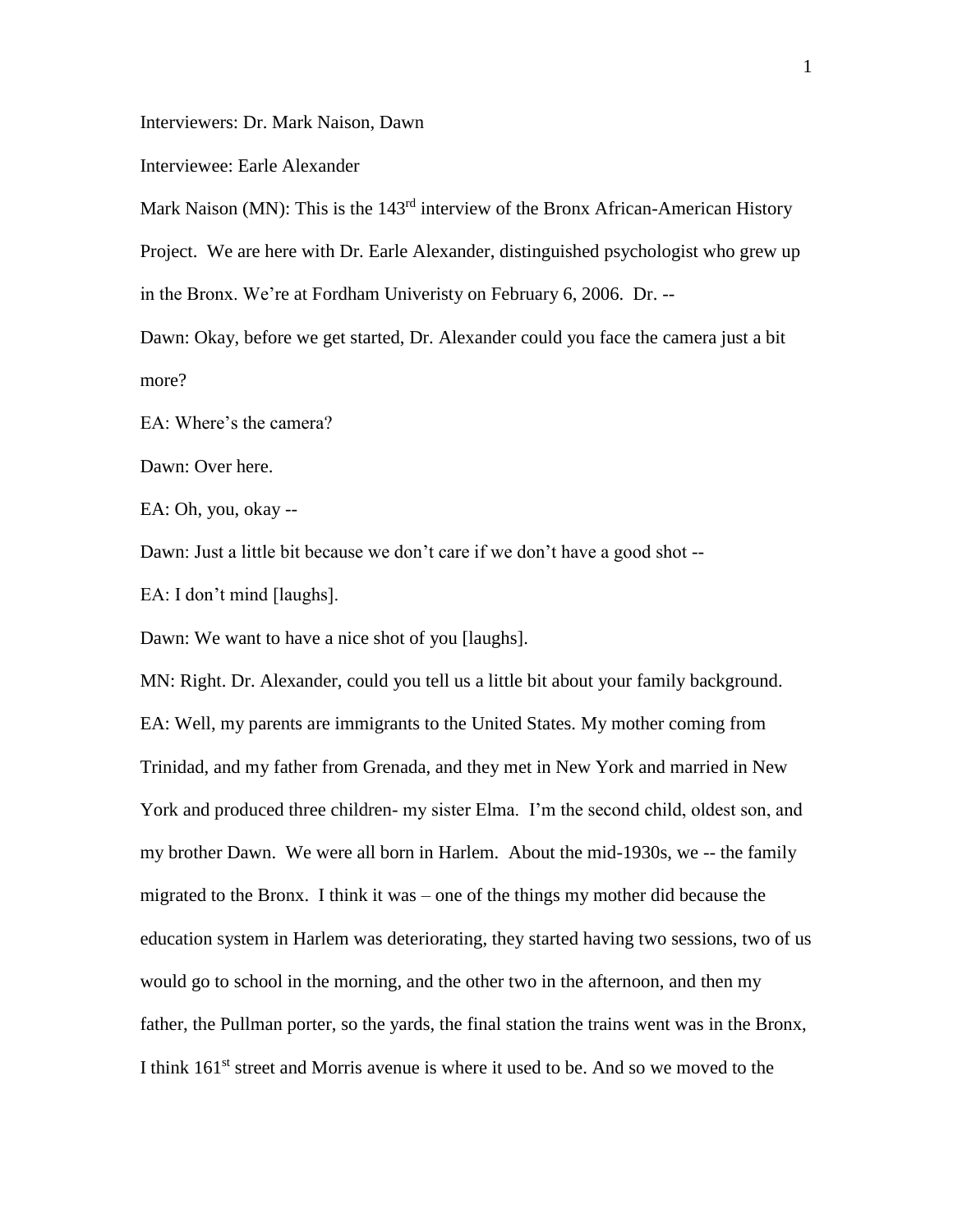Bronx, and I started school on P.S. 42, I think that's on Claremont, probably Washington Avenue. We lived right on Washington Avenue. The Morrissania section is on there, and the first thing I remember --We were Episcopalian, and there was a church one block away, St. Paul's Church. This was on St. Paul's place and Washington Avenue, that's a block from my house. So my parents were very happy that the church was so close to my house, so I remember I was six, my brother was three, and my sister was about nine, and on Sunday morning of course you dressed up in your Sunday best, and my mother just – Since it was a block away, she didn't go with us places, it was just my brother and myself, and we were greeted at the door, I remember it was Crumlick, [laughs] I don't know how I remember her name is Crumlick. She was superintendent of the Sunday school, and she told us, she stopped us and said, "What are you doing here." My sister said we came for Sunday school, and she said, well uh, she said on the back she wrote a note and she gave the note to my sister Elma, and we went to my mother, she was shocked to see us back home in about 10 minutes, what happened, you know? So she read the the note that said of course that next Sunday we should go to St. David's Church, and St. David's Church is farther, about 10 blocks down the road. So then my mother asked neighbors, and they all said that well, they don't like any black families at St. Paul's, and St. David's was a black church, and St. Paul's was the white church, and then my mother asked around and the Purcells, who were Episcopalians, had converted to the Roman Catholic faith because the Roman Catholic church around the corner, the Brians went to the Lutheran church, some of us went to the ( inaudible) church, because they felt – A lot of people go to St. David. For the next Sunday, of course, my mother dressed us and sent us back [laughs] to St. Paul's, and of course Mrs. Crumlick was shocked to see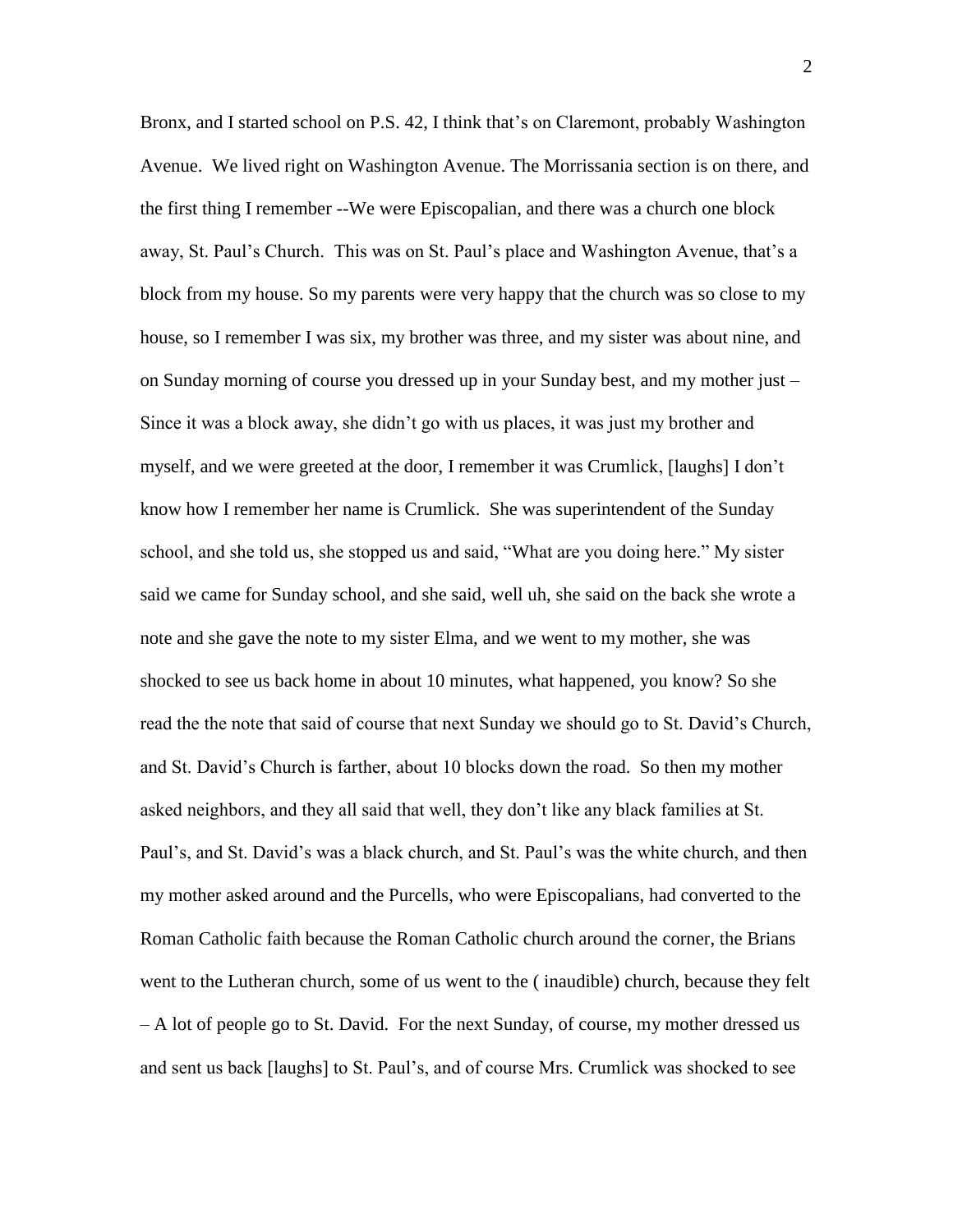us again, and she asked my sister did you give your mother the note? She said yes. What are you doing back, so she wrote another note, and of course the third Sunday, my mother sent us back, and I remembered it, and the first thing Mrs. Crumlick asked my sister is, " Can your mother read?" Maybe she can't read, you gave her the note, but maybe she can't read, you know? My sister said no, she taught us how to read. She said so far the borough came out and said well I better see this lady, and he wrote a note and called my mother up on the phone, and we were the only ones in the house that had the telephone, because my father was working up in the railroad as a contactor, so he called my mother and said I'd like to see you, so I think she – the Tuesday morning she took my little brother, who was three – my sister and I went to school, and he greeted her, and she went in, so he explained to her that Father Best is the priest at Saint David's church, and he has a gentleman's agreement with Father Best, that if black people come to Saint Paul's, they go to Saint David's. If any white people go to – come to Saint David's, they come to Saint Paul's. So my mother listened very quietly, and [laughs] she was quite a feisty lady, so she said, well, I have nothing, I'm not a gentleman, so I have nothing to do with your agreement, you know.

## MN: [laughs]

EA: I mean, you made agreement with Father Benjamin, I have nothing to do with that, and so he said, but if you could just put it in writing – she had an idea because she knew the bishop, the bishop from New York was Bishop Manning at that time, and so she got an idea – she jumped in a taxi with my brother and went in the cathedral of Saint John the Divine, that's over by Columbia Heights. And she wanted to talk, he said "Olive, what are you doing here?" because he knew her from Harlem in All Souls Day, and he was so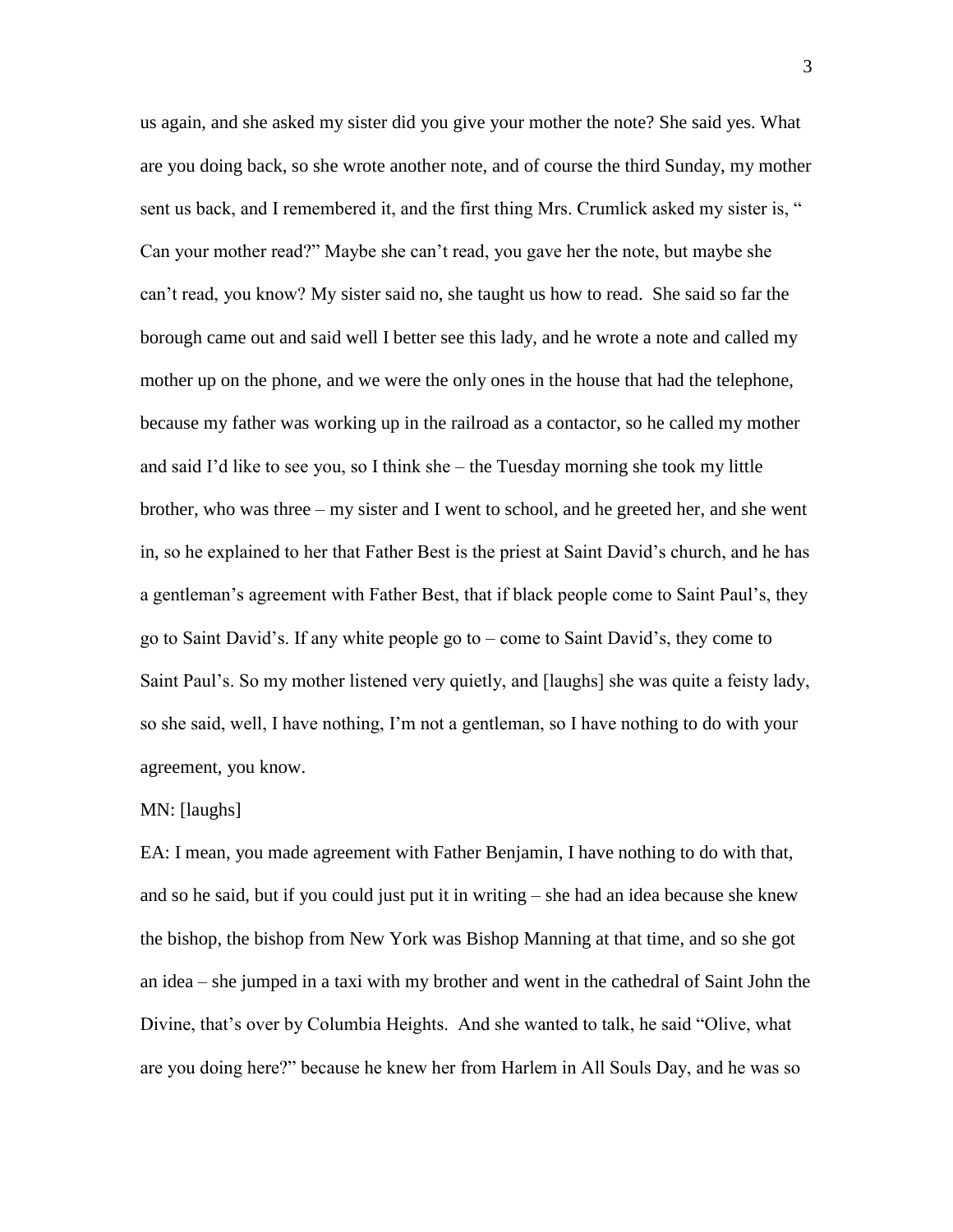shocked because he was the bishop that had gone into churches in Harlem with crowbars with broken lamps because he was at risk. So he jumped and called his limousine, my mother and little brother – his wife just started crying. The bishop was standing with this little lady from Trinidad and [clears throat] anyhow, it turns out that we did go to the Sunday School and – not the exact end of the story because my mother and father went to the church next Sunday for – when they got up for Communion, they got up from the rail. They said they couldn't take Communion from it. So at the end of the service, all of the people that came – all white – they came to my mother and father and said why did you take Communion, and they explained what had happened, and people were shocked. They said, " That's why little black families wouldn't care. That it was the priest who did it, not the people." But to the end of the story  $-$  it was quite and ending because my father had a stroke, and he was running the railroads in Chicago. So I was doing my internship in Canada. My mother and my sister and my brother went, and my sister opened the newspaper and she said something about Bishop Borough, who was then – who became Episcopal Bishop of Chicago, so she called him up. He said I wondered half the time what happened to you all. He came and gave my father Communion, but in the end he asked my mother for forgiveness. He said he knew he was wrong. So that would be quite a happy ending to the story.

Dawn: Wow. Affected social change, there. I want to put this a little higher – MN: Now, how long did your mother remain a member of Saint Paul's Episcopal Church?

EA: Oh, we remained members until we -- after we all went to college in our first coop on the Lower East Side, and so that was about 1960.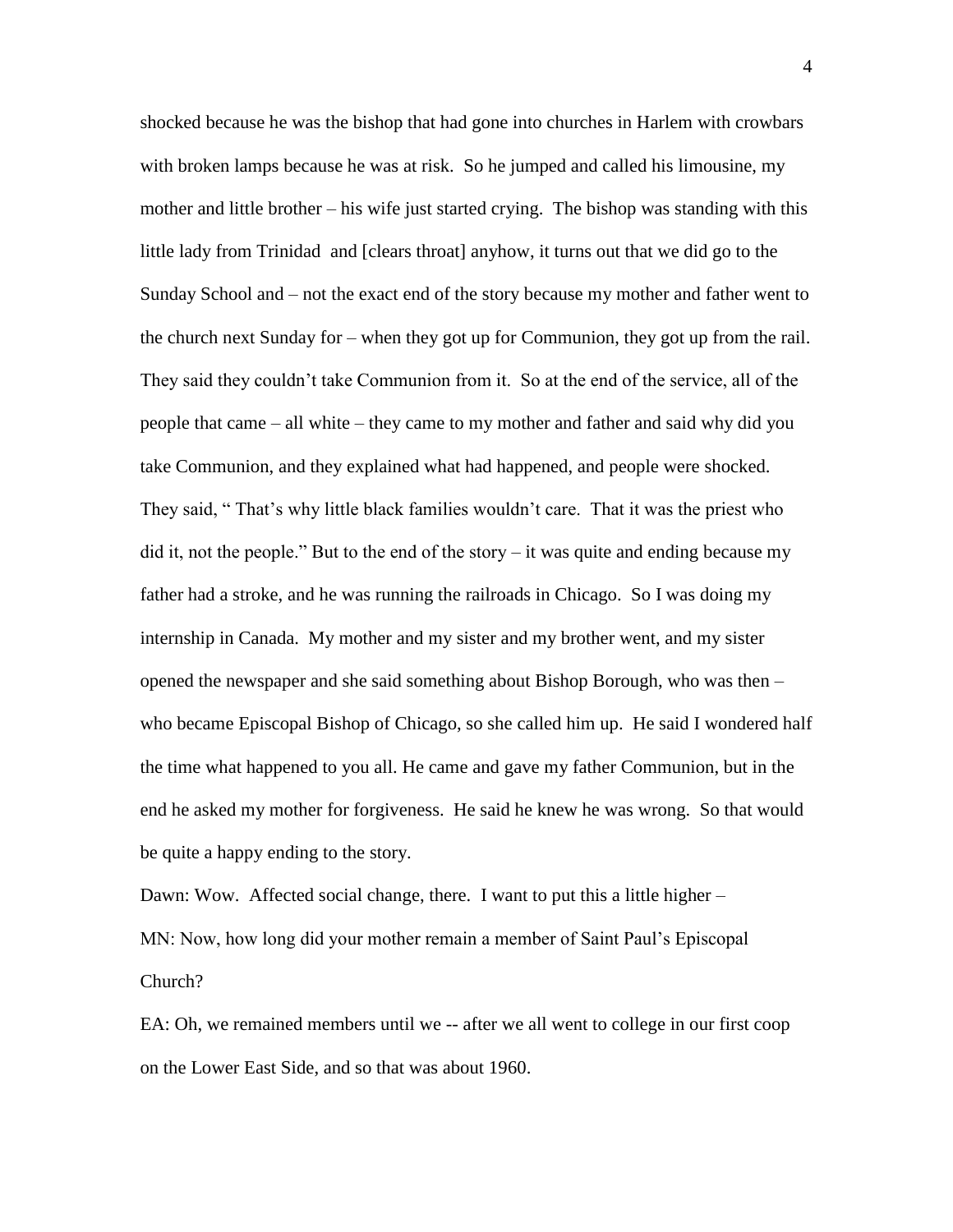MN: Right.

EA: It happened some old day, but it was quite a few years. 1936, 1937, 1960.

MN: Right, now you had mentioned that your mother was called the Rosa Parks of the Bronx.

Ea: Well, yeah. I -- I think we referred to her as that.

MN: [laughs]

EA: Because the very institute that elected my sister eventually became an organist of the Church. Went to Julliard, and that's another story. I guess – she went to Walden High School. That was up by Kingsbridge Road,

MN: Right.

EA: Yes, and she was very good at the piano, because she went to Julliard Prep School and Miss Shine I believe -- all these names we remember in our lives, and she used to take Elma out of the class a lot, you know, to play on tour. So my parents noticed that her grades were going down. So they confronted my sister, and she said well, half the time I'm in the auditorium playing , and my mother went up to the school the next morning and told them look, it's not fair. So Ms. Shine said, "Oh, why would she want to learn math, I mean she is the only black going to Columbia University. Julliard was part of Columbia University at that time, and then Ms. Shine said well black girls didn't learn classical music, I mean she's in the jazz band, so why should she learn -- The next day my mother took her out of Walden and took her to Rose Prep, the prep school in lower Manhattan, and she eventually went on to Columbia. She had her undergrad and grad at Julliard. She became a --

MN: Now how did your mother find Rose Prep?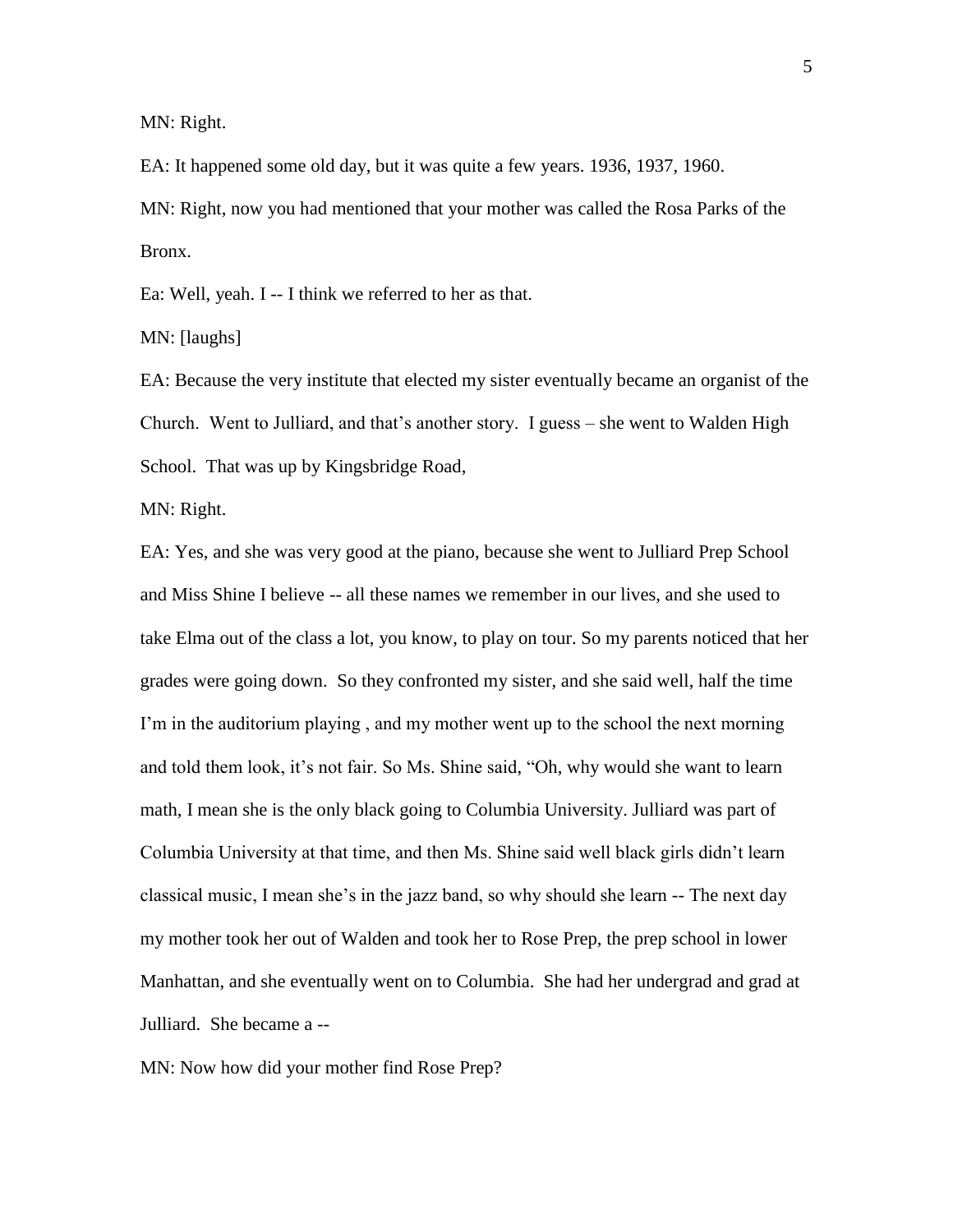EA: Well, she did research. She did the research.

MN: You ended up going there as well.

EA: Yes. My sister did so well there, that I -- after two years at Dewitt Clinton High

School, I -- when I went to Rose Prep, I did very well.

MN: Now your mother sounds like an absolutely extraordinary person. What was her educational background?

EA: Well, my parents, you know. My mother -- she was a nurse. She was in Trinidad, and then she started nursing, and then she finished nursing.

MN: Where did she go to nursing school?

EA: At Lincoln Hospital.

MN: Was it at Lincoln School of Nurses?

EA: Yes, I believe --

MN: Right, and was she working when you were growing up.

EA: No, no, no. She was taking courses at that time.

MN: Right.

EA: It wasn't until we had -- my brother was 12 or 13 that she went --

MN: Yes, now what about your father. What level of education --

EA: Well, my father -- It's interesting that my father was an accountant before he came to the United States, and he told a story of how he opened the New York Times one morning and saw there was a comment from a Wall Street broker or something, and his uncle laughed at him because his uncle had sent for him. He said are you crazy. Because he went for the job, and they were just looking at him, and he said he did shorthand and he did so well, and the fellow said we can't hire you because you're black. We want to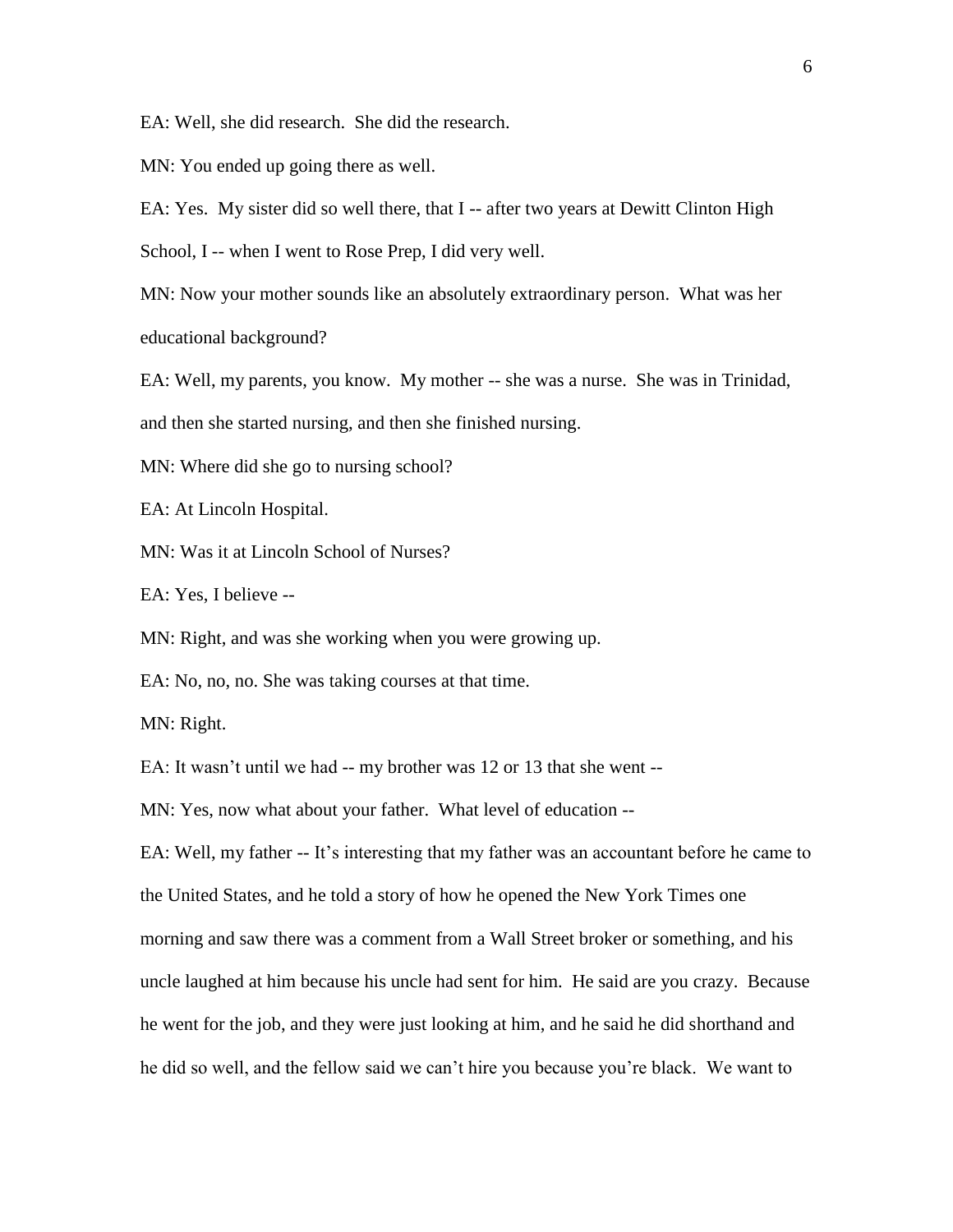hire you, but all the other colleges won't count. One of the chief economists told him that maybe if he come in at the back in the morning and slip him in, but they said no. I think he said they took out 20 dollars and gave him no (inaudible). So he became a public porter because he had children to support --

MN: Right, yes.

EA: And he said many of the public porters in those days -- one was a dentist. There were lawyers, and they couldn't because of the racism.

MN: Now what was, you know, your parents both very impressive, educated people. What was --- was there much political discussion in the house? What was a family dinner like?

EA: There was a lot of political discussion .because my father was a Garveyite. Yes. Oh my [laughs] -- I remember him taking us, and then he belonged to the Blood Brothers -- MN: Right.

EA: I met A. Philip Randolph because I went to the -- the -- the -- I think about three dollars a month they paid, and the winter was very hard. My father left me outside to put to the three dollar minimum, and I shook A. Philip Randolph's hand, yes. So they were great -- My father joined the local Democratic Club, and --

MN: As children, were you expected to, like, read the newspaper and discuss it? You know, how -- You know, obviously, there is a tremendous emphasis in education and learning.

EA: Yes. My father went to the railroad station. He brought home a lot of magazines. *Time* and *Look* magazines, *The New York Times*, so yes. We used to have a contest, and even now, I remember the capitals of countries all over the world, you know, like Oslow,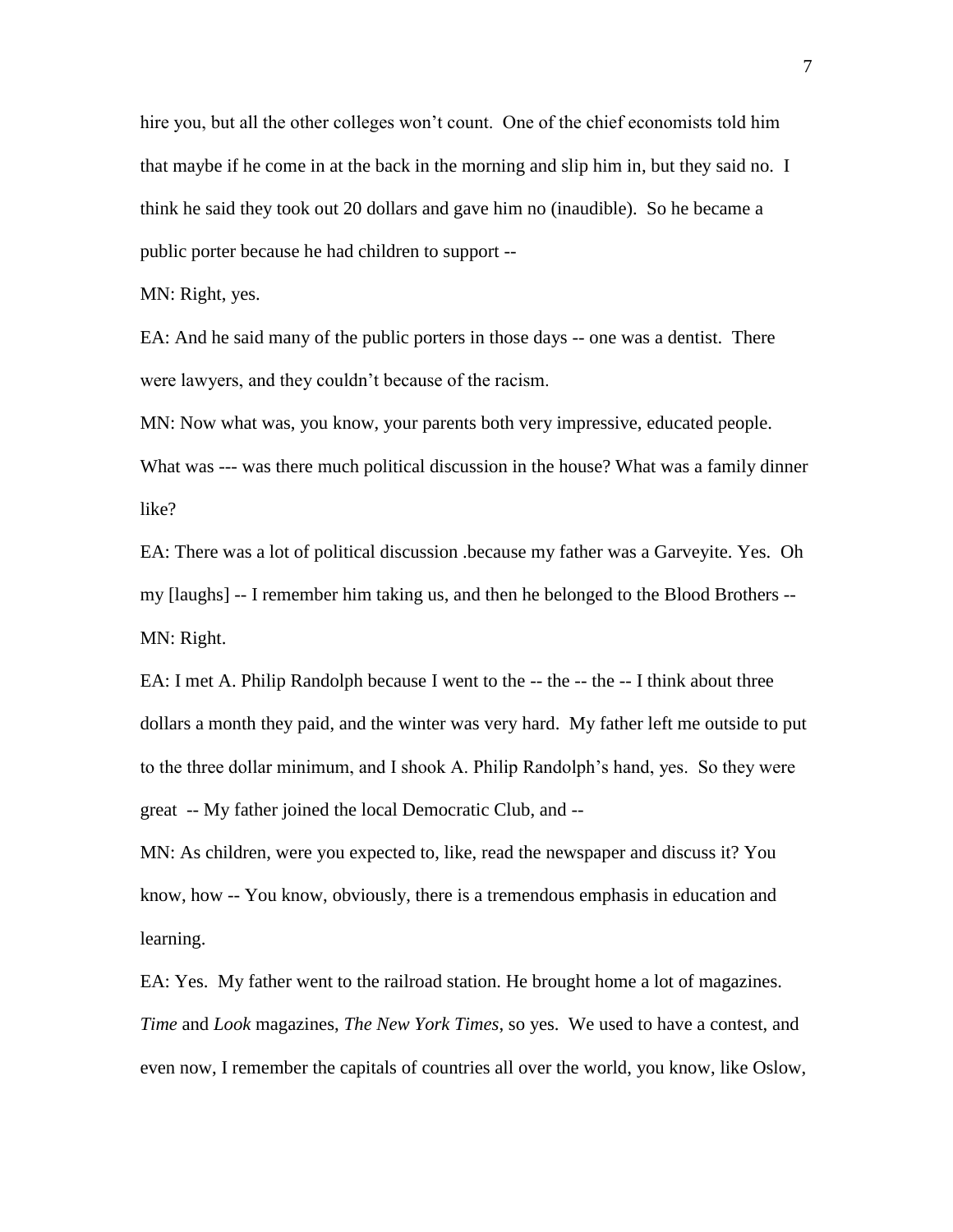Norway -- And we used to have, like, oh there were contests, so in politics we were very -- When the Italian invasion of Abyssinia, yes. My father was very -- My father said they showed us a picture where the troops walked into Vatican square, and the Pope blessed the guns, yes, that went to kill the Ethiopians. So we were always very -- MN: Was music and the arts emphasized in your home?

EA: I played the violin. Then my sister, the piano, and my brother played the piano also. MN: What sort of music did they listen to in the home? Did you have a phonograph? EA: Yes, we had a phonograph. I remember my mother used to send away for records, and the -- record club --

MN: Right, now what are your recollections about the neighborhood you moved into in the Bronx?

EA: The neighborhood was predominately Jewish, predominately Jewish neighborhood, because the schools were good. The schools were very good. The teachers -- my mother was very active. She went to -- She was very active with the Parent Teacher Association. I remember a lot of names now. She became president of the local PTA, so -- the neighborhood was mainly blacks from the South, a lot of – I remember a lot of signs going up: "Colored. Renting to Colored."

MN: There were signs?

EA: Yes, yes, yes.

MN: Did they -- some of the signs that people were talking about said we rent to select colored families --

EA: Yes -- Yes --

MN: Would it have something like that?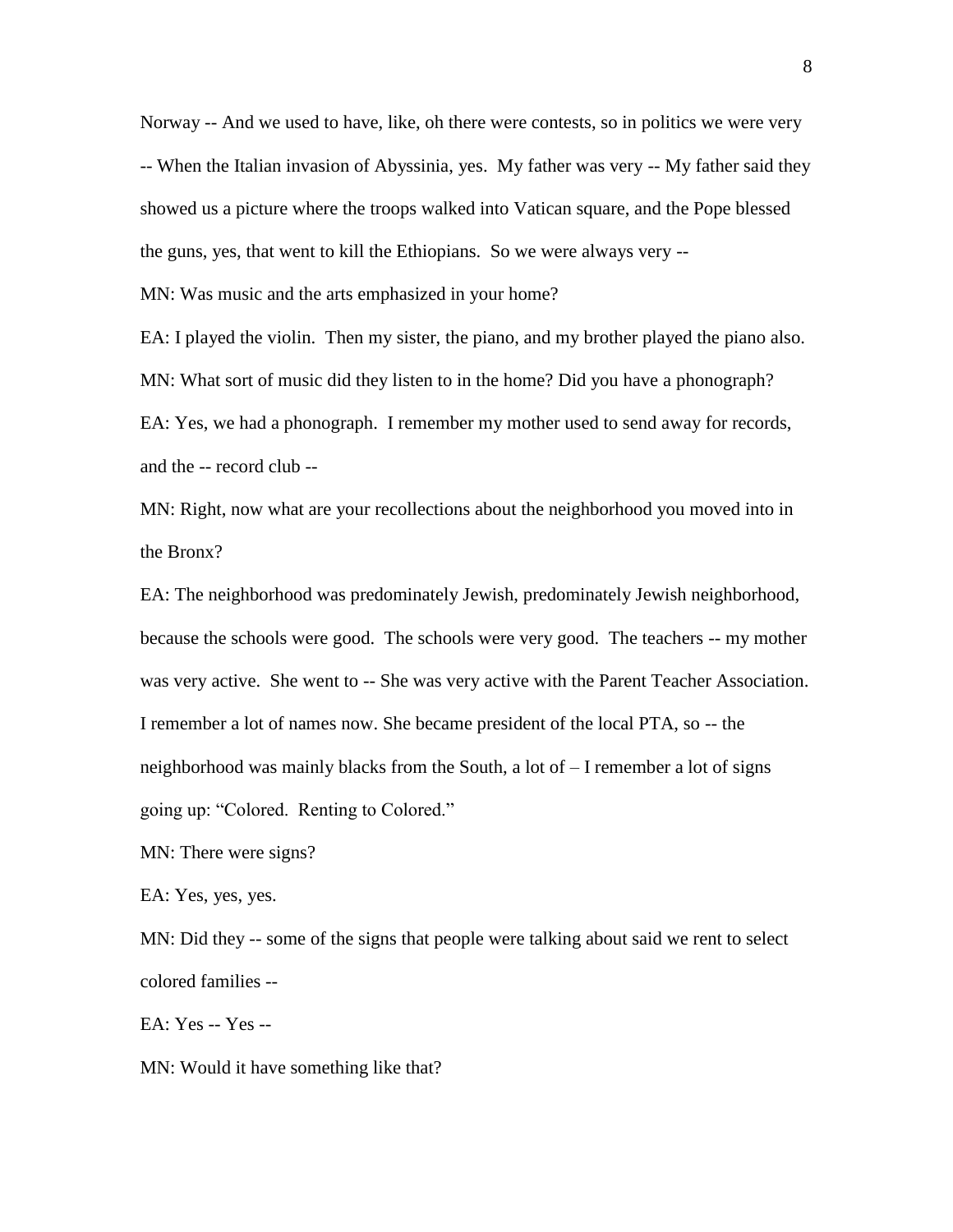EA: Yes, it would. My father was a, you know, a porter with a regular income.

MN: Now what about your building? How -- What was the structure?

EA: Well, they were railroad apartments. I remember we were first at 1518 Washington

Avenue between 171<sup>st</sup> street and Claremont Avenue, yes. Wooden stairs --

MN: What floor did you live on?

EA: The second floor.

MN: Now, of the families in that building, what were their ethnic composition?

EA: Most of them were all black, but I mean, there were some whites, and they moved out. Snipes lived up in the South. There was a Jamaican family next door to us. I forget their names now. The Bryans, they were from Antigua. The Elis, they were from Antigua. Many were southern Blacks -- You had southern blacks and West Indians. MN: Now what about the elementary school you went to?

EA: P.S. 42.

MN: What grade did you enter there?

EA: First grade.

MN: First grade.

EA: It's when I started.

MN: Were you tested to see what, like -- were classes tracked by ability?

EA: Well, I remember you had A, B, and A, B, C and D, yes, like if you were in 2-A, 2- B, if A: if you were smarter --

MN: Yes --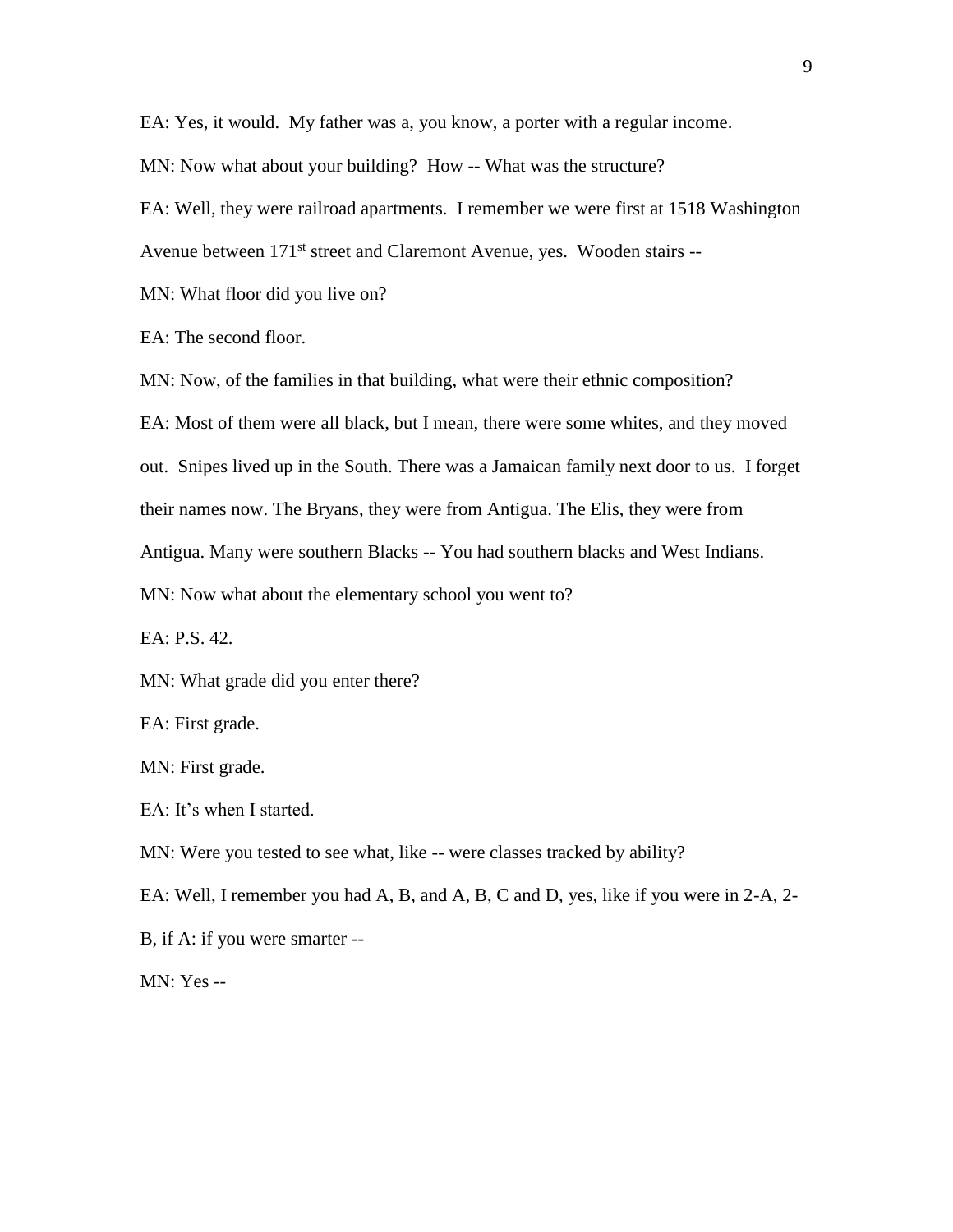EA: And B, C, D. I don't think it went down to D, but yes. So, so if -- because we were all skipped. I was skipped. Afterward, my brother skipped a grade. My sister wasn't. We all skipped grades.

MN: Now, what were the relationships between different groups in the school? Was there any tension?

EA: Not that I -- no, because I remember my best friend Philip. Philip was Jewish and from a Polish family. We used to visit each other. My sister -- the Brown -- they were - my sister is still in touch with her friend Linda Brown. So I don't think there was any tension, and everybody visited everybody else's home. It was more or less what you were doing because there were very (inaudible) black families. I remember my friend Gertrude Ozar. That's the first time I've ever heard German because her parents were from Vienna, and [laughs] I remember they were -- That' s German, and they taught us how to count, and I went to Germany and -- [laughs]. And then at the church, and the church eventually -- there were a lot of white families. Now, the church, of course, is all black, but at that time, even in the church, there was a lot of bigotry.

MN: What did your family do for recreation on weekends? Did you go to hear live music? Did you go to parks or museums or --

EA: Yes. My mother would take us. I remember going to -- through my sister being at Julliard, yes, we used to go through the same office when I was little boy, and go up to Radio City Music Hall. We were very fortunate in the summer, since my father worked in the railroad. We always had a passage to go to New England, to go to Maine, to go to Chicago, because we traveled quite a bit from my father being on the railroad, but when I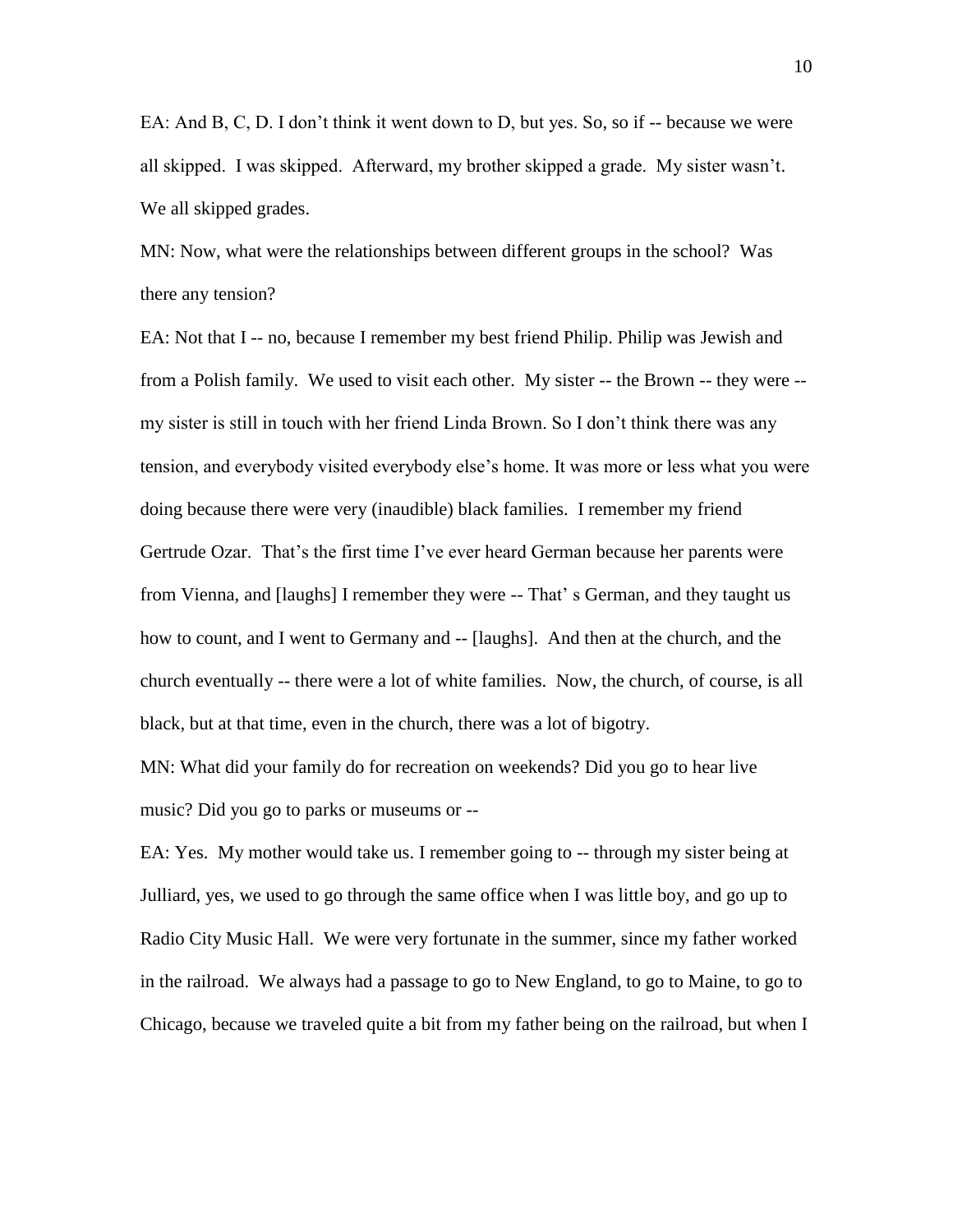-- I would come back after the summer, teachers were shocked – you went where? Because, you know, it was only by trains we took off.

MN: Now, now where would you stay in --

EA: Well, my father had friends where he went. I remember in Montreal. He went to Montreal. We went to Cape Cod. I remember going to Cape Cod on the ferry going over the (inaudible), so he would always take us to --

MN: And you would stay with friends of his?

EA: Yes, I remember once -- Yes, I remember years ago to Maine, to Farmington, Maine, and he met General Shmemberg, that's another story of mine, and General Shmemberg- they had a lot of these -- well, they had some homes in them at that time, and he was a white retired command general. I remember my father said he had this little boy, and it was me, because Shmemmberg had a chauffer had a chauffer who had a little boy also. They were from Boston. I went back there and spent the whole summer. In fact, I spent three summers there, the biggest state up in there. As soon as school was finished, I left. I think I was always the one that wanted to go out everywhere, and once I -- they were going to stay there for the year, and Mrs. Smithburg -- I wanted to stay, and they enlisted me in the local school, and my mother said no, she went and got me, and I went ahead because I didn't want to go back home, but I remember some beautiful summers up there. MN: Now, did your parents let you play in the street with the other kids? Did you do all the street games?

EA: Yes, marbles. You know, marbles in the street. The snow used to be high at that time. I'd say we used to dig piles of snow. The kid who even lived across the street.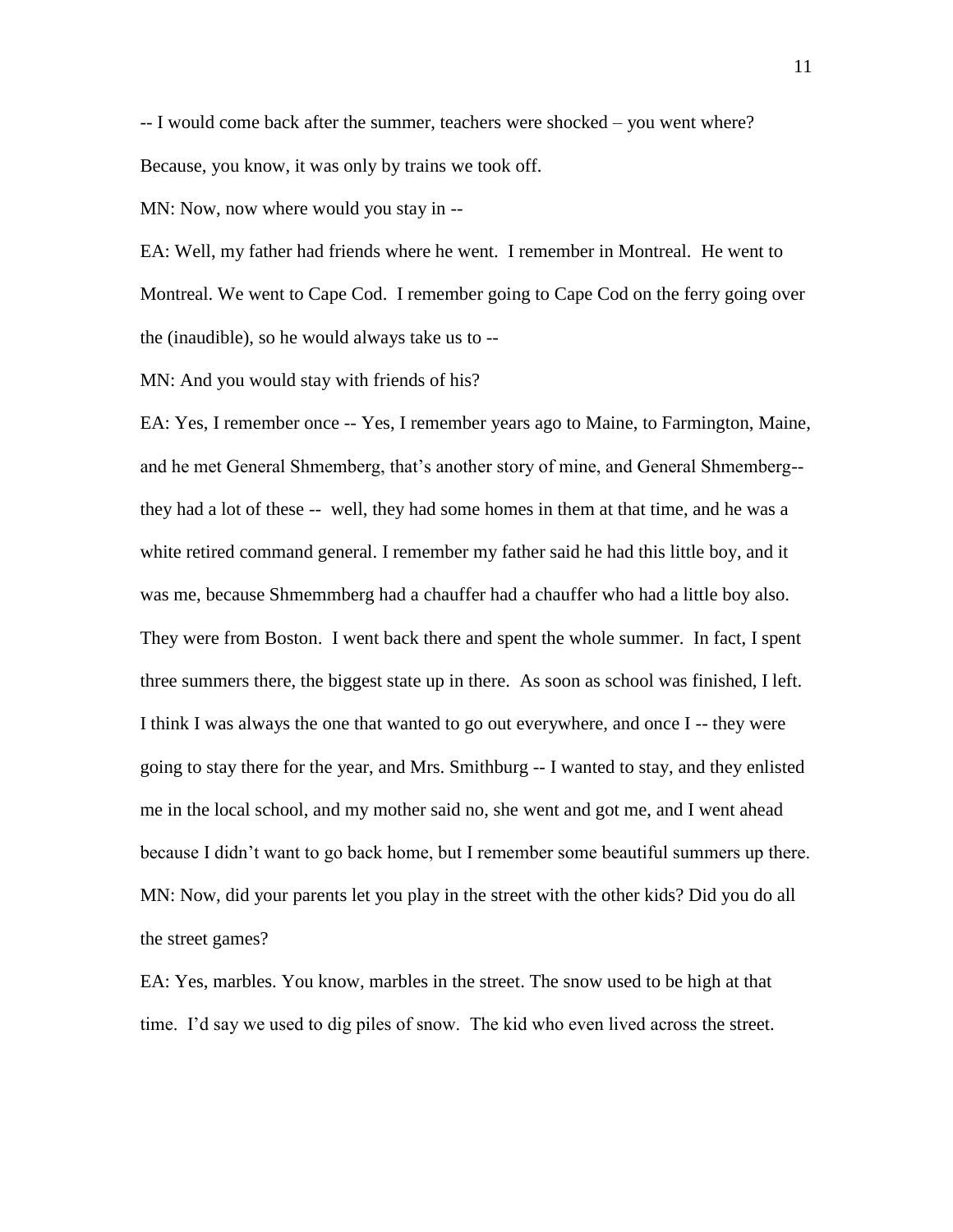You had to get back when it got dark. I remember Philip Gerard and all of my friends used to play --

MN: You used to play like stickball and --

EA: Yes, yes and Crotona Park was close by, so when the park had wagons and go down the hill. Yes, yes. It was relatively safe there. Relatively safe. The doors -- I don't remember doors being because we had glass in the doors in Yonkers. I remember when we moved they were putting up tint over the glass because of the beginning of wartime -- MN: Oh, so the war -- This was World War II?

EA: Yes, yes.

MN: So the neighborhood started to become a little more dangerous?

EA: Well, the neighborhood started changing then. People started moving away and -- The neighborhood started deteriorating, yes because I think they removed from 1518 to

 $1355 -$ 

MN: 3055 of the --

EA: 13, 1355 -- That's my building at  $169<sup>th</sup>$  street.

MN: Right.. So it was a higher quality building?

EA: Yes, high-quality building. Then we moved to East 164<sup>th</sup> street near Boston Road.

600 east 164th street off Boston Road.

MN: And what year did you move into that area?

EA: I must have been – because I went away to college. It must have been about 41 or 42.

MN: Right. Now so, you know, did the neighborhood, you know, that sort of -- where you moved to originally, is sort of down the hill from Boston Road.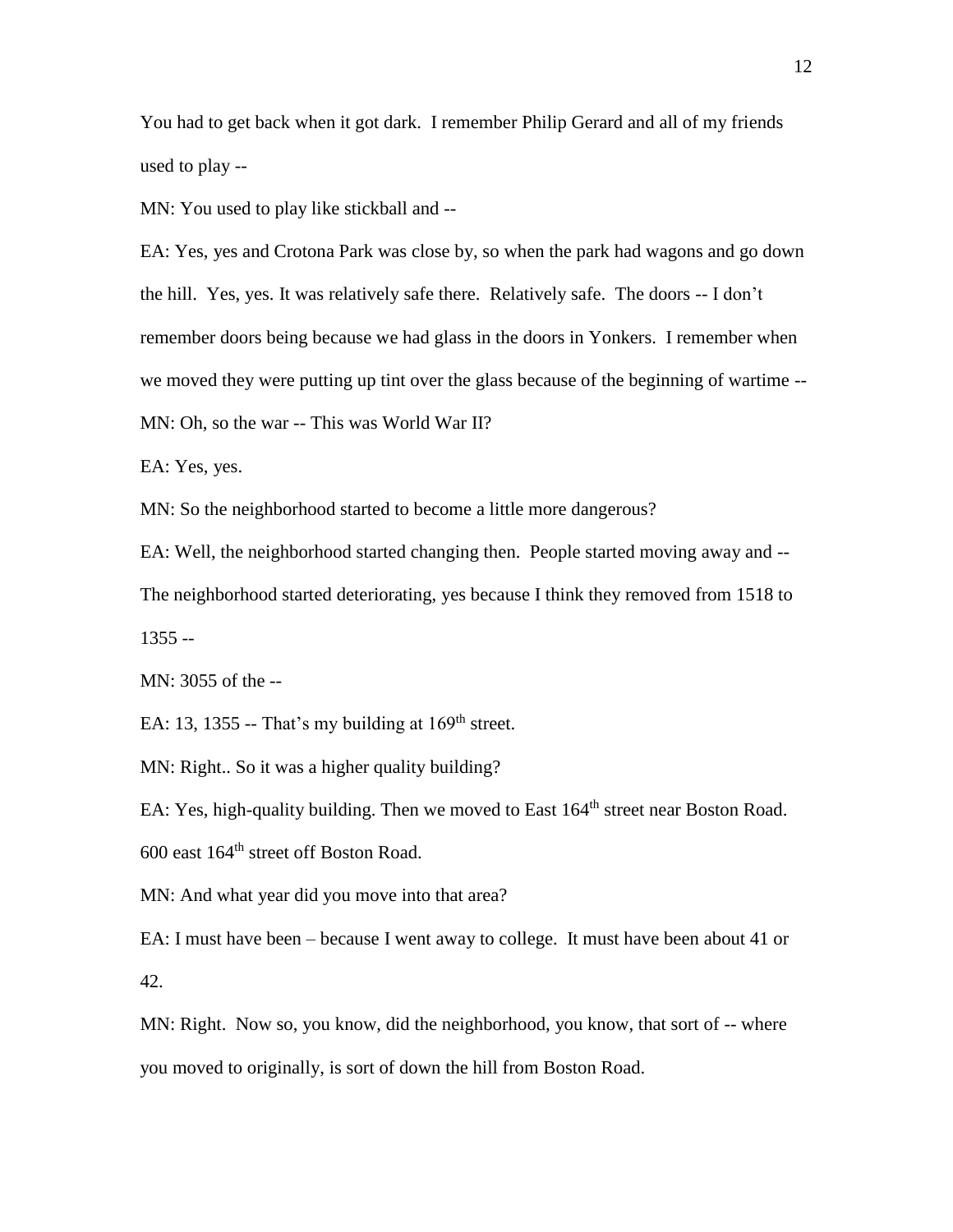EA: Yes --

MN: Did that area deteriorate.

EA: Yes, it deterior -- Now they're running a housing project. Eventually they knocked down all those houses, yes. Those were, oh, 10 minutes away.

MN: What were the manifestations of the deterioration? Was it buildings were more poorly kept or was it --

EA: More poorly kept, yes, more poorly kept. Doors wouldn't be the -- You'd tap the other system, and the other system wouldn't work anymore, and --

MN: Now, what junior high school did you end up?

EA: P.S. 55. That was on Washington Avenue, yes, that's across from the church. And from there I went to DeWitt Clinton High School.

MN: Now, did you -- was the career you eventually pursued as a physician something that you were interested in as a child. Was this a kind of a life-long dream or it's something that came later?

EA: No, my uncle -- my father -- my mother's brother was a physician, and he came from Trinidad, and he went to St. Augustine's College, that's why I went to Saint Augustine's College, and then he went on to Harry Medical College in Nashville.

MN: Right.

EA: Yes, and then he practiced in Richmond. My mother being, and then my grandmother in Trinidad was a nurse. My grandfather was a pharmacist --

MN: Like medicine in your family.

EA: Yes, yes, yes, like one -- I guess one son -- I never was really -- I was always the kind of the happy-go-lucky compared to my sister and my brother, you know. When it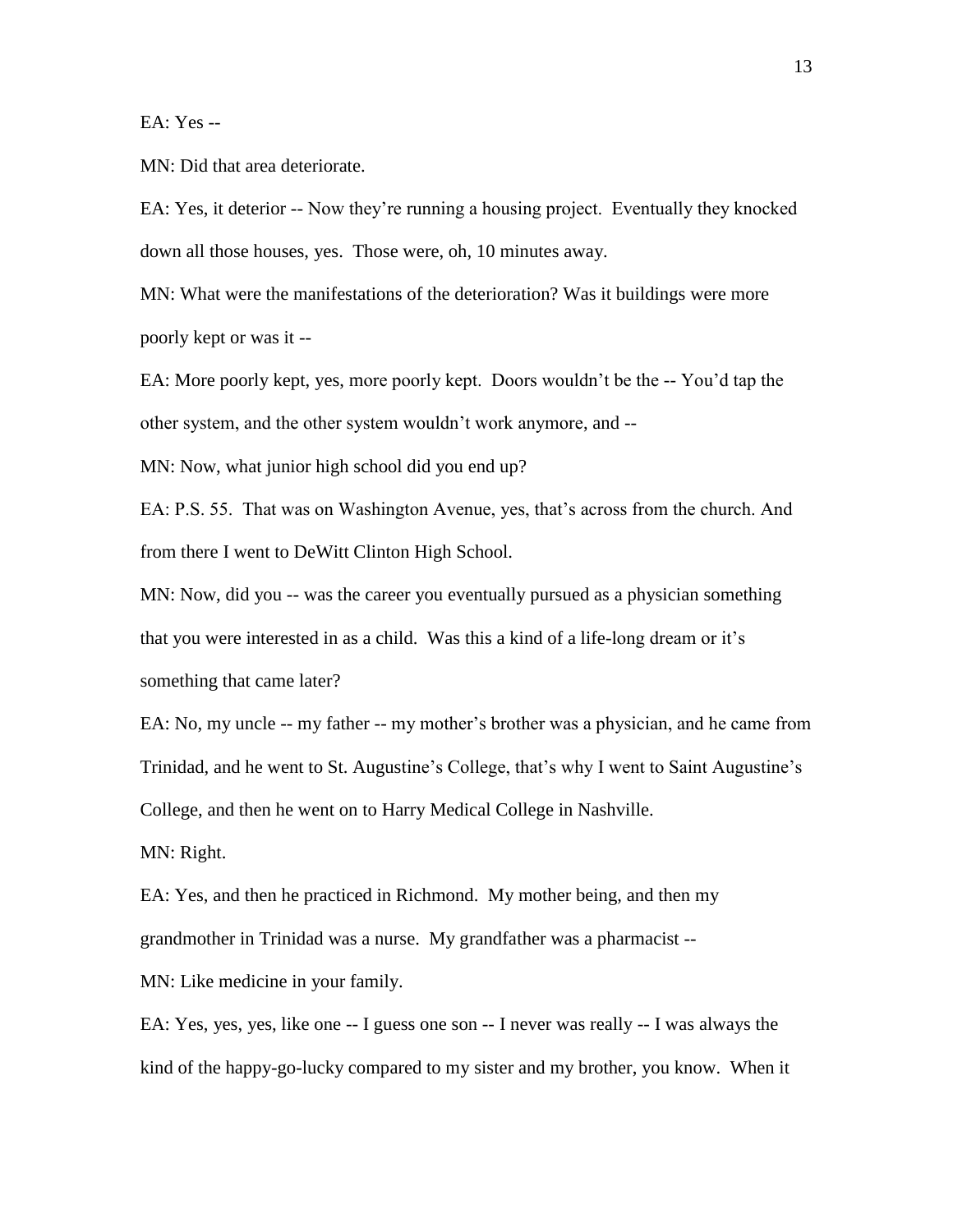was time to go to college, they wanted me to go to college in New York, because at that time in the South -- you know, racial discrimination. You had to sit at the back of the bus, but I insisted I wanted to go to Birmingham, because my sister, when she just went in the subway everyday and came home, you know? And I went down to visit the campus - dances and parties and football games -- I mean, my God, college -- And my uncle -- MN: Now St. Augustine's was in what city?

EA: Raleigh, North Carolina. The Episcopal College --

MN: Yes.

EA: Yes, yes. They felt that since it was a church school and go to 10 chapels [laughs] at the same day.

MN: Right, now, throughout school, were you a less serious student than your sister and brother?

EA: Less serious, yes. I was the one that would play a lot. I remember teachers saying, "You couldn't be Dawn and Elma's brother, you know? [laughs] I mean, they were just so studious, and I realize maybe it was the middle child syndrome, I guess, yes. I never gave problems though, with the everyday, but there was a point where I just got by, you know? It wasn't until I went to (inaudible), one of the prep schools, that really was a big change in my life.

MN: So, you were never, like, highly motivated when you were in elementary school? EA: No, not like my sister and brother. No, no. They were really do their homework on time. Sometimes they did it and I didn't do it, yes. I would play all the time. MN: Now, when you say play, did you like sports?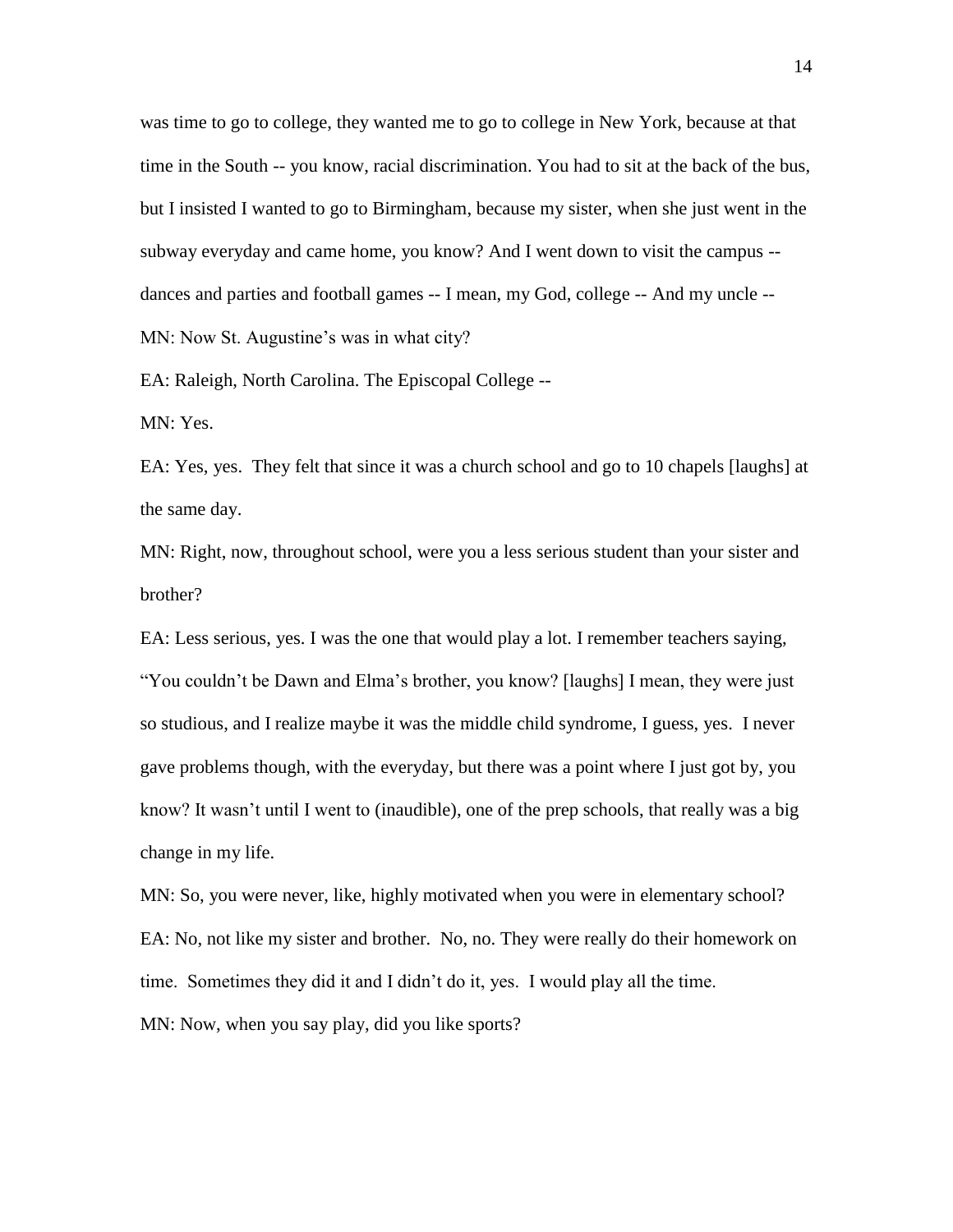EA: Yes, yes. Running with the track team, and running around the block, riding around the block with my bicycle. I remember going across the George Washington Bridge. My parents said, "Where did you go?" I said we went across the Bronx, 155<sup>th</sup> street Bridge, and we would bicycle up to Jersey. [Laughs] Sometimes we got lost, all sorts of things. I think I have a lot of gray hairs because of --

MN: Now, were you on the track team in high school, or --

EA: No, I was not.

MN: This was more just informal?

EA: Informal. More informal, yes, played a lot of tennis. I was on the tennis team in college --

ML: Oh, okay. What part did you play tennis in?

EA: Well, at the McCooms Dam. Yes, there were some courts there. In fact I learned the tennis coach was the coach that taught Althea Gibson. He used to hold the balls…

MN: This was the coach at McCooms Dam, or --

EA: No, at the Y. No, at the YWCA in Harlem. We had --

MN: They had tennis instruction.

EA: And he coached Althea Gibson.

MN: So how old were you when you first started taking tennis lessons?

EA: I must have been about nine or ten, yes. So, when I went to college, I was quite a good player.

MN: Now, did any of your friends from the neighborhood play tennis, or you met people at McCoombs Dam?

EA: I met people.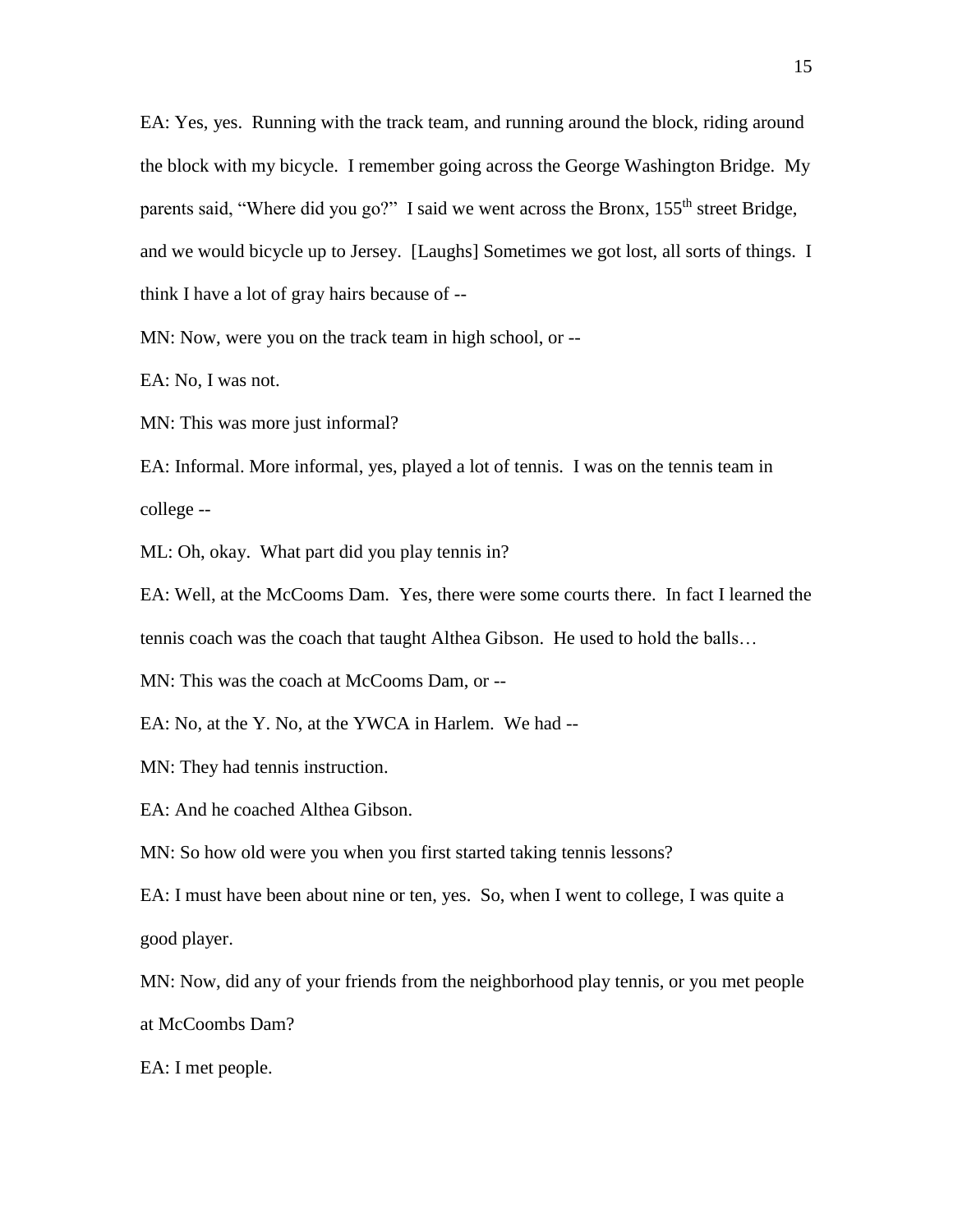MN: Now, was the cohort at McCoombs Dam multiracial or was there a group of black tennis players --

EA: No, no because we were junior, and the coach would take us there. He would take us there from  $-$  See, he used to go up sometimes in Harlem,  $155<sup>th</sup>$  Street by the Harlem River Houses, but then we used to go to McCooms --

MN: So you went as a group?

EA: Yes, yes. As a group every Saturday.

MN: Did any of the high schools in New York have tennis teams?

EA: No. I remember DeWitt Clinton did not. It wasn't until I went to college --

MN: Now, I know DeWitt Clinton --

EA: I was in the orchestra of DeWitt Clinton. I played the violin, oh yes, and Mr. Lemir, oh yes. I was one of the first black boys with the violin, and I even played in high school. I met him many years later.

MN: Now, where did you -- did you take violin lessons, you know, privately?

EA: Yes at Frances Grekley. Frances, she had a music school at 125<sup>th</sup> street, and we all went there -- my sister started there.

MN: So after your parents moved to the Bronx, they still related to cultural institutions in Harlem.

EA: Oh yes. We used to take the Willis Avenue trolley -- there was a trolley car. I remember we would go down -- We went to church in the Bronx.

MN: Did your family ever go to things like the Apollo Theater, or was that considered --

EA: Oh, yes, yes. My sister and I, when we drove, we would sneak away sometimes.

You know, Vinny Epstein was singing there. He was a heartthrob of my sister --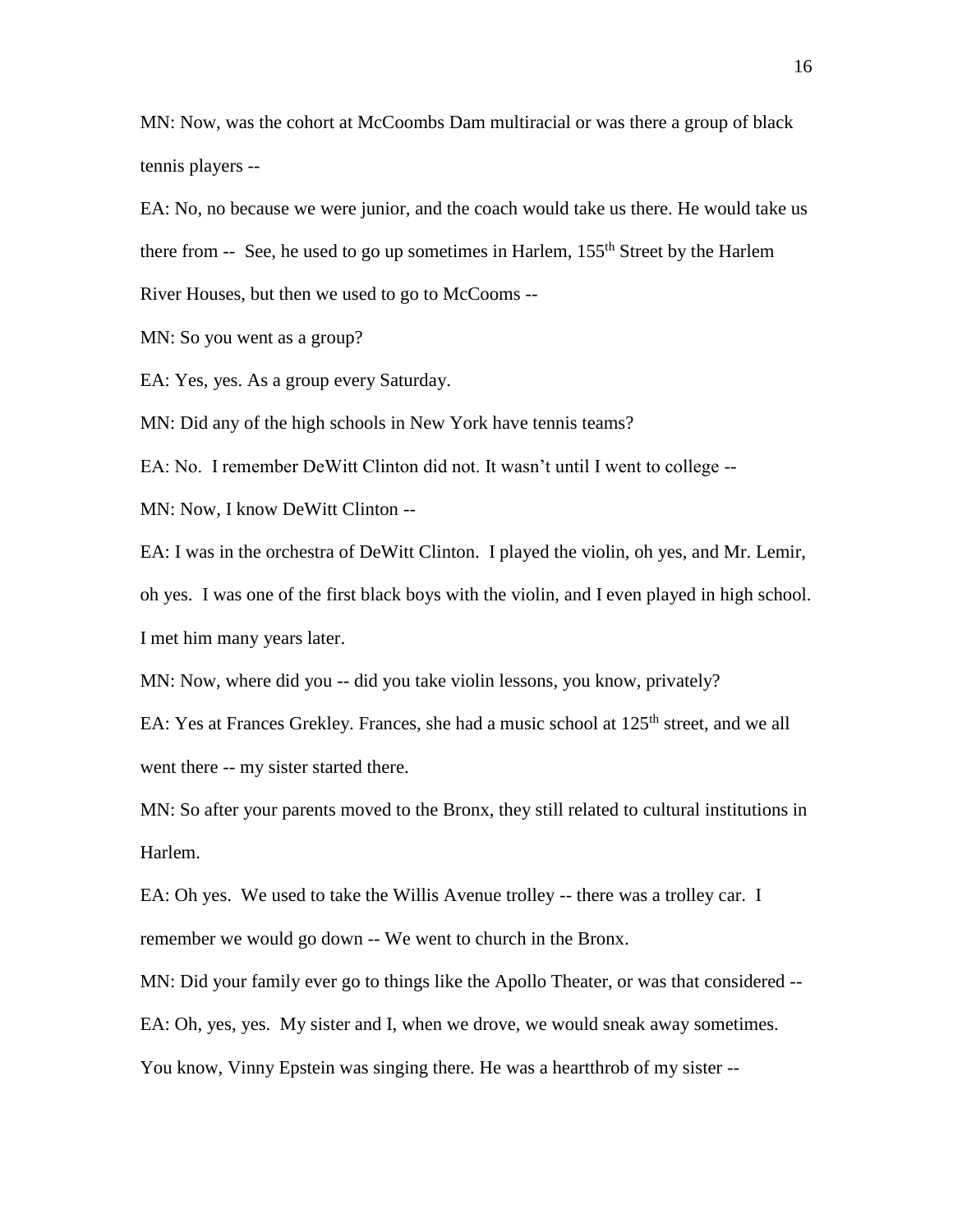MN: Right. Did your parents disapprove of rhythm and blues and popular music.

EA: They didn't disapprove because they came from the Caribbean. No because we had parties in the house, they also had the music. They realized we were -- especially my father. My mother is more of the rigid one. My father was like, "Leave the kids alone." [Laughs]

EA: Now was there West Indian music in your house?

EA: Oh yes, because of my father. My father was very much into the culture. My mother not as much, but my father was very much into the quarto and sing songs and my uncles would come in.

MN: Did they belong to West Indian organizations in New York City?

EA: Oh yes. Trinidad and Tobago Benevolent Association. They would give dances –

MN: Was that located in Harlem?

EA: 155<sup>th</sup> Street and Eighth Avenue they had a large dance hall --

MN: Rockland Palace?

EA: Rockland Palace, yes, right.

[Laughter]

EA: And then Carnival dances. My friends would dress up --

MN: Really?

EA: My mother kind of reluctantly, my father would kind of insist.

MN: Are there any pictures of your parents at Carnival out?

EA: I'll look. I'll look. I'll look because they had a lot of them.

Dawn : Did you go to Carnival in Trinidad?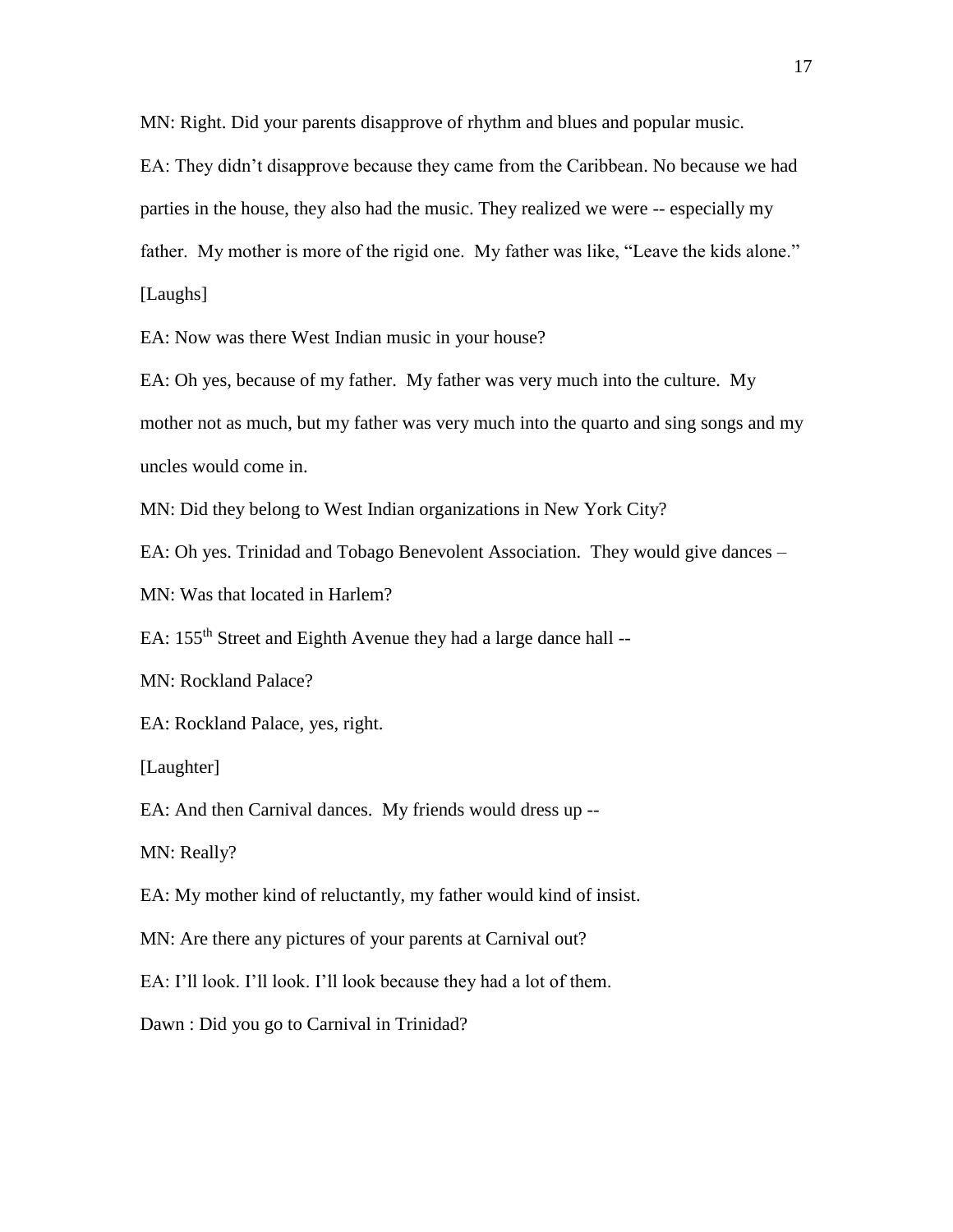EA: Well, I think -- there was no air travel then, so the first time I went to Trinidad, I was about twenty [mumbling] – the first time I ever went there. First time I saw my grandmother was when my sister married. The kids now, they go every summer – Woman: Are there lots of Trinidadians in the Bronx?

EA: Yes. Well, my parents yes, all their friends are Trinidadian, but maybe in Brooklyn. I remember going more to Brookyn.

MN: Now was cricket something that your family --

EA: My godfather would take me to Randall's Island. They had no children, and I was – They had a brownstone on 123<sup>th</sup> street near Lenox and  $7<sup>th</sup>$ . Sometimes I would say I'm going to stay with my godparents, and my parents would just laugh at me, and they rarely spoiled me, so he would take me to cricket matches --

MN: What about food. Was Caribbean food cooked in your family? Did they

Americanize their cooking --

EA: My mother Americanized. My father would do more of the Easter, Christmas -- and when he came home, he would bring food from Boston. My mother is not much - maybe spaghetti and meatballs she would make for us. Of course, we would like more of the American food, you know? We had a lot of American friends, and the food oh, was so different. So my mother kind of -- the curries and the peppers, she never gave that to us. As a nurse she said it was unhealthy anyhow.

[laughter]

Woman: That's not true.

[Laughter]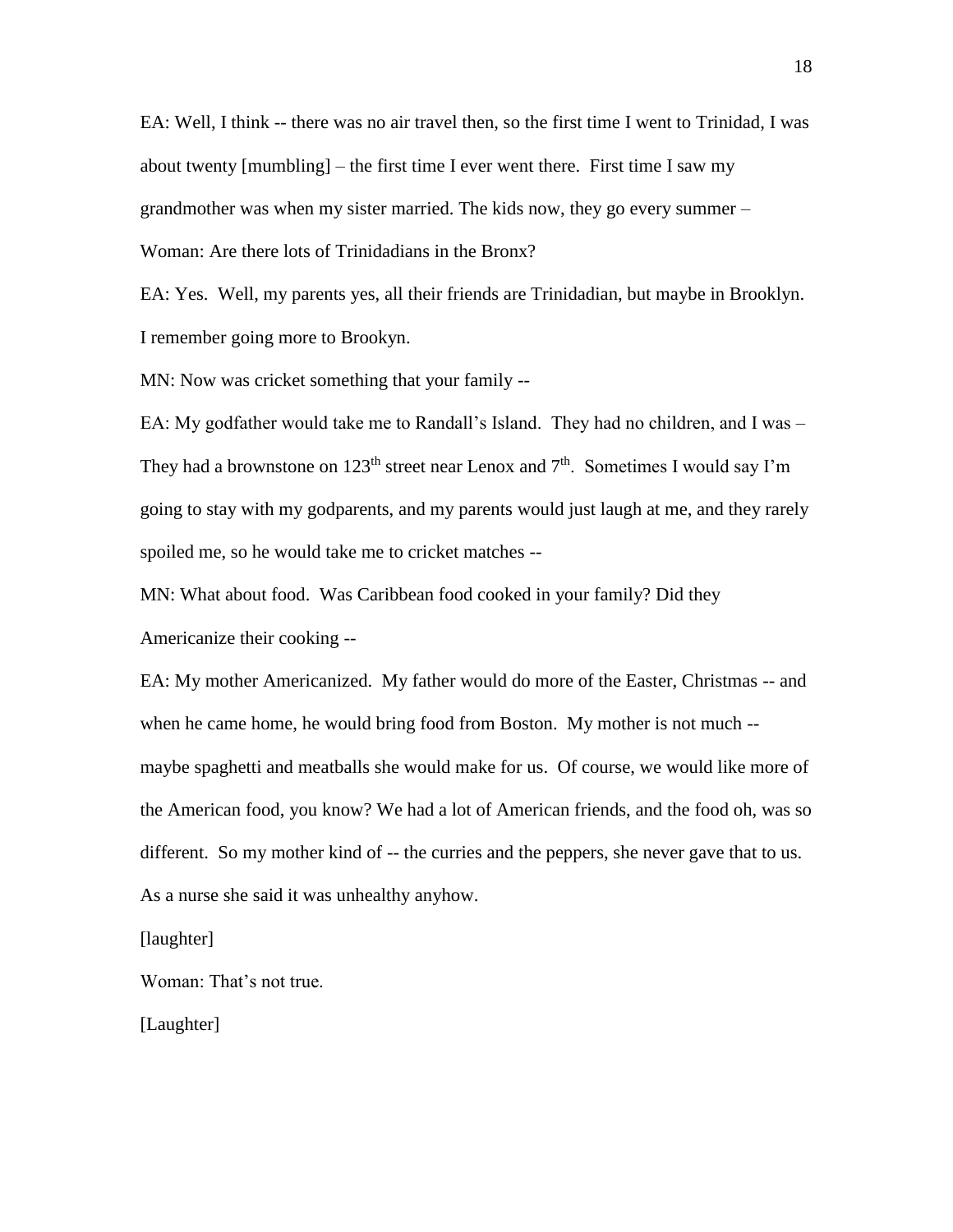MN: Was being of Caribbean ancestry something that, you know, was very important to your family in the mix of cultures in the communities you live, or did you kind of blend into the general atmosphere of the –

EA: Well, the territory went to most of the Episcopalians was Caribbean, so were Black American. I -- When I went to parties in Brooklyn. Manly people from the Caribbean. I remember having a lot of friends whose parents were from the South, you know, or native northerners, but it was mainly a Caribbean culture. I realized that after because when I went South to college. I was from New York. They said, "No, you're not from New York." I mean accents; you know, the accents --

MN: Yes --

EA: They said you're not --

MN: So, you're saying you went to parties in Brooklyn when you were a teenager?

EA: Teenager, would be more in Brooklyn because Harlem -- Blacks started moving out of Harlem. All up in Williamsbridge --

MN: Right. Oh --

EA: Up in Williamsbridge, yes --

MN: Oh, did you ever go to, I guess, Fish Avenue?

MN: Oh yes, I remember Fish Avenue. I remember St. Luke's Church into

Willamsbridge. The lobby -- we used to go up there. Fish Avenue, Elder Avenue,

Longwood Avenue, yes, I remember.

MN: Now, this was in high school that you began going to parties?

EA: Yes, parties, yes. We would go up to the Northern Bronx. See the West Indians who

wanted homes. There were no homes in our area.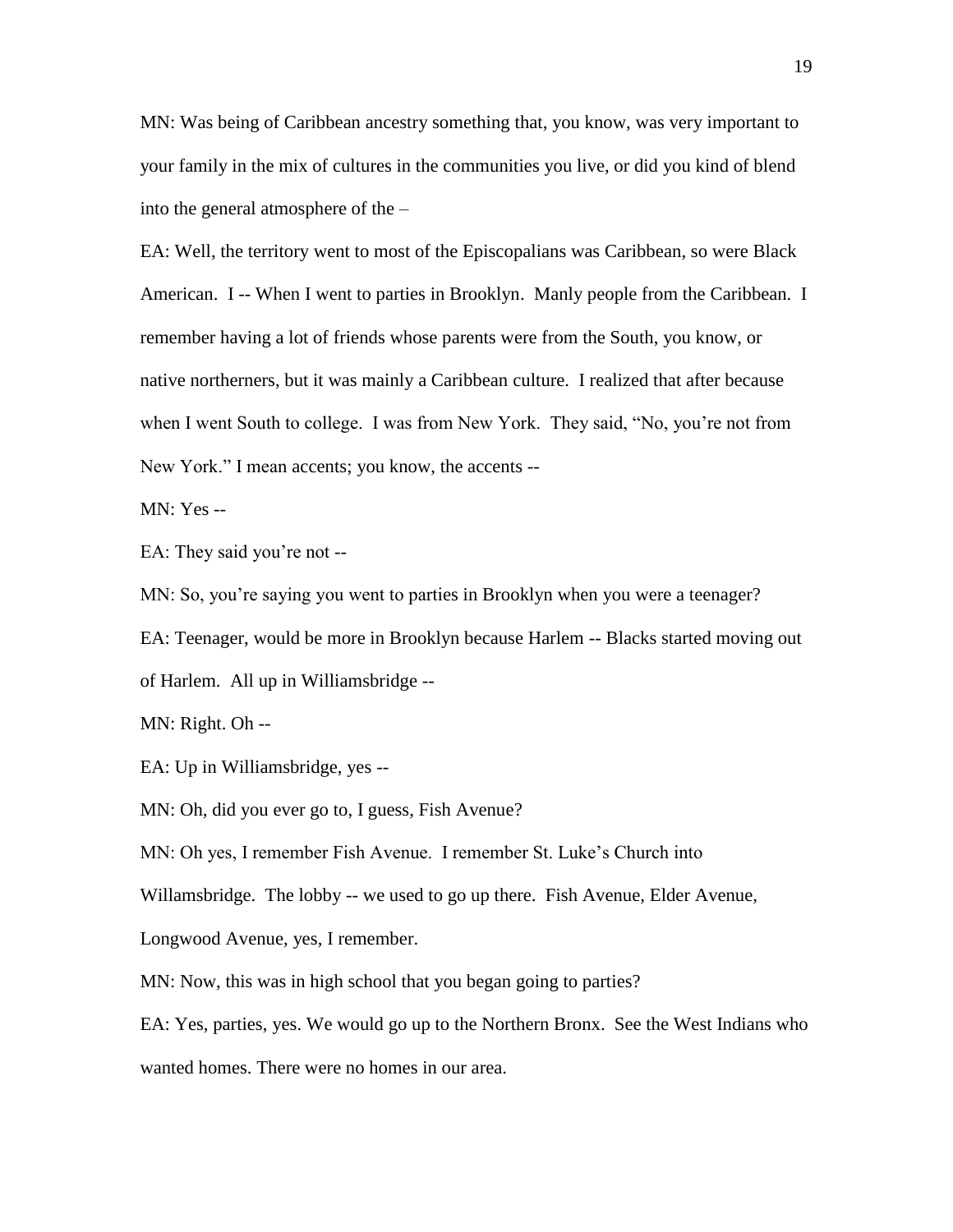MN: Right.

EA: They either went to Brooklyn or up to the northern Bronx.

MN: Was there a, like, a class distinction in the black community in the Bronx as you were growing up that, you know, either formal or informal, that there was certain kind of, you know, you were going to socialize with people at your social, intellectual level? EA: I think that automatically happened. Yes, from church or as we got older, I went to prep school. So I think it happened automatically with kids who want to go to college also.

MN: Right.

EA: So, you had a band of kids who didn't, and then there – when you were young, your parents kind of steered you away – they always want to know what sort of family they came from. It was a lot of that.

MN: Did you ever become interested in jazz? Was that something you ever gravitated to musically?

EA: Not as a youngster, no. It wasn't until later. No. No, I never --

MN: So -- like, when you were a teenager, what was the music that you would choose to listen to. Obviously, you were also performing, so.

EA: Yes, I remember it was in the little orchestra. We went to parties, but at least, my sister and brother were more into that. I remember doing the lindy hop. We would go to the Savoy Ballroom. My sister joined the sorority. I would go with her. I was -- I remember even though I was younger than she was, I was taller than she was, she would take me out with her and said, "Don't tell them I'm your sister, now. [Laughs] But, yes, we would go to the Savoy Ballroom to lindy hop and all the new dances --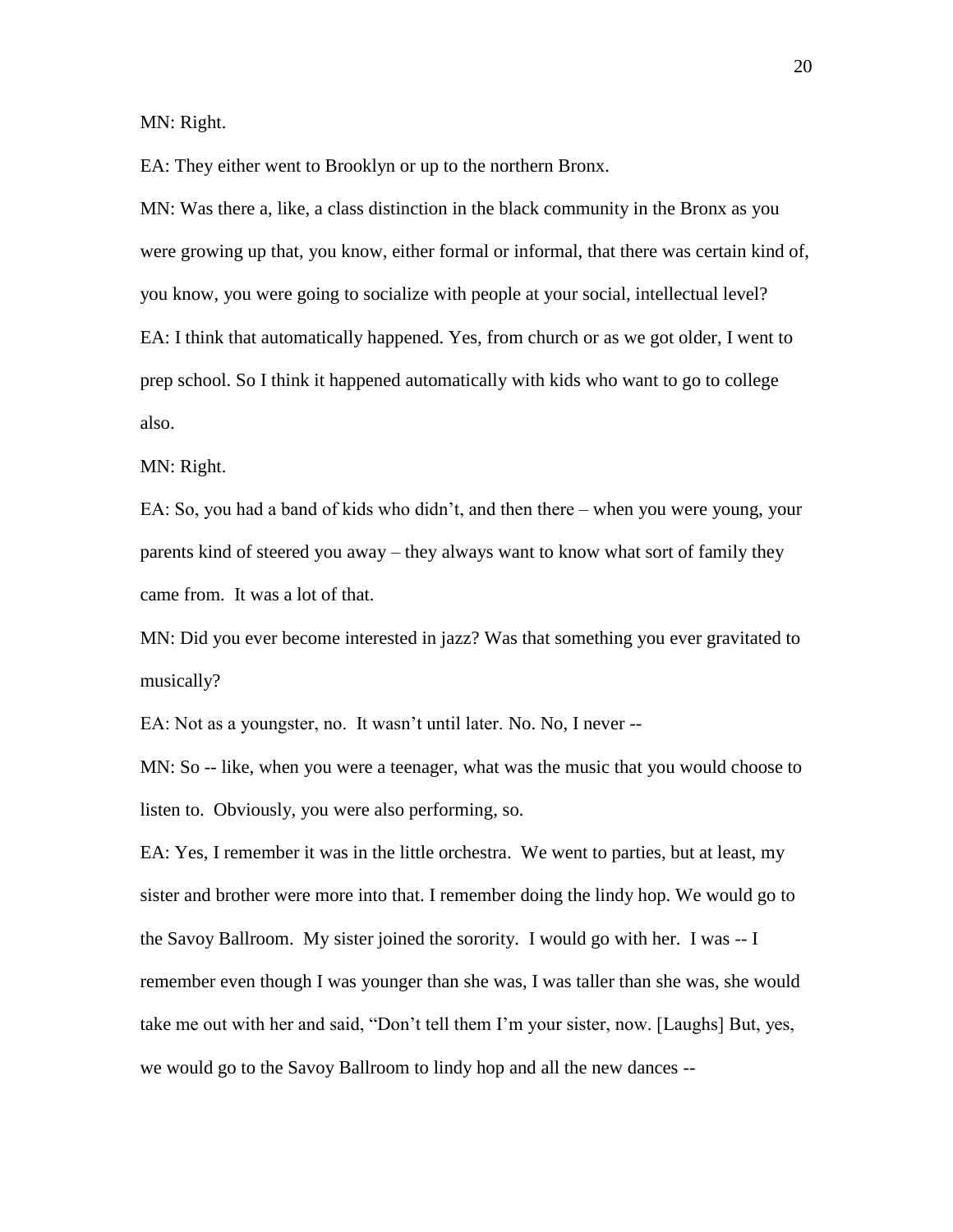MN: Right. Ok. Dawn, could you just check on the tape recorder to see that it's still going?

Dawn: Oh, you think the tape might --Yes, sure.

MN: Now, what prompted the decision to go to Rhodes Prep? Was this your decision or your parents?

EA: Well, since my sister did so well there, it was always kind of a [pauses to turn off phone] -- [mumbles] Let me turn this off.

Dawn: [imitates sound of phone shutting off]

[laughter]

EA: Yes, so  $I$  – and then I went there with my sister. The school was so nice. They had blazers, oh my. So when they asked me -- I think they were glad to get me out of Clinton, yes.

MN: Now, was Clinton a tough school, or was it merely a school where it was easy to get lost because it was so big?

EA: It's so big, yes, and I had a impediment of speech when I was smaller, yes, that's true because I used to go to the speech therapist in Manhattan, and I -- So I was very -- So I was always -- Never raised my hand a lot, and things like that. Music was the only means of my expression, so when I went to Rhodes, the smaller classes, and I really came out there. I remember Miss Lacharelli was French. I remember Mr. Goodman was the principle. All these names are coming back, and I did very well. So I was glad to - because I would go with my sister sometimes. Classes where everyone knew you, and -- MN: Right.

EA: The kids were so nice. I felt very happy and comfortable.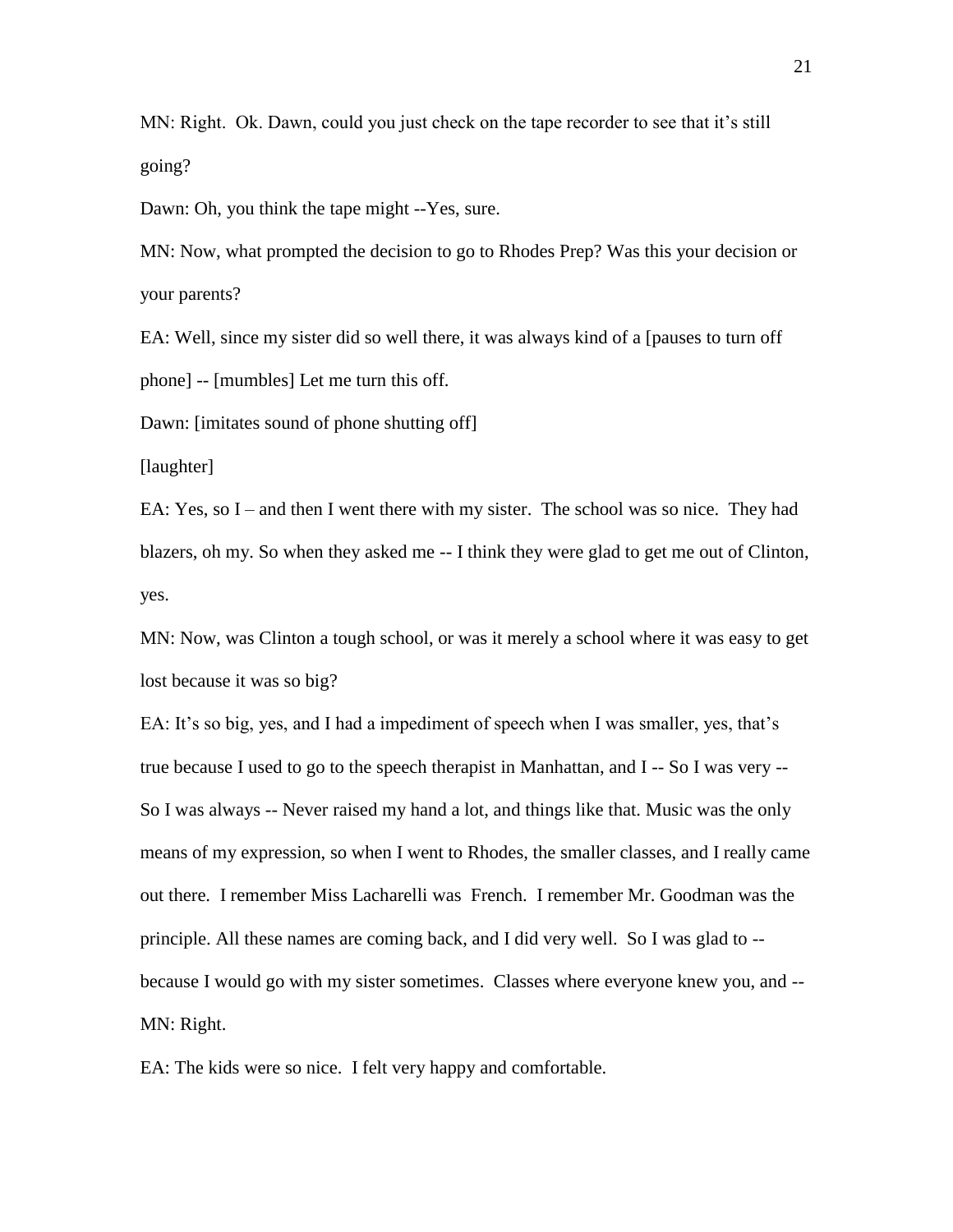MN: and where was that school located?

EA: It was on  $54<sup>th</sup>$  near Fifth Avenue. Right across from  $-It$  no longer exists.

MN: Now, was there ever a point where you felt, like in your adolescent years, it was dangerous to be in the Bronx? Were there ever issues with gangs or tough kids who you had to sort of avoid?

EA: I remember we were going to  $164<sup>th</sup>$  street. My brother and I – we were going to something at the church, at St. Paul's Church. So we walked down Third Avenue waiting for the bus. I remember some boys came and took my brother's watch. They started yelling. By the time we went home, my mother was very upset. She said, "Call the police." The streets were kind of dark at night. I remember the police would say you boys look kind of different. Kind of like prey, you know? They have to start tonight. I remember that as – And after that, we didn't go out because you know, because it's very dark --

MN: Right, right.

EA: So we -- we --

MN: Was there much talk of gangs in those days? You know –

EA: It's beginning. It's beginning. That's when it started -- we were lining on such a already, and the neighborhood started deteriorating.

MN: Even at 164<sup>th</sup> street?

EA: Well, yes. We had to be a little more careful coming in at night. We would call and - -

MN: And this is what -- in the 40s or the '50s -- the early '50s?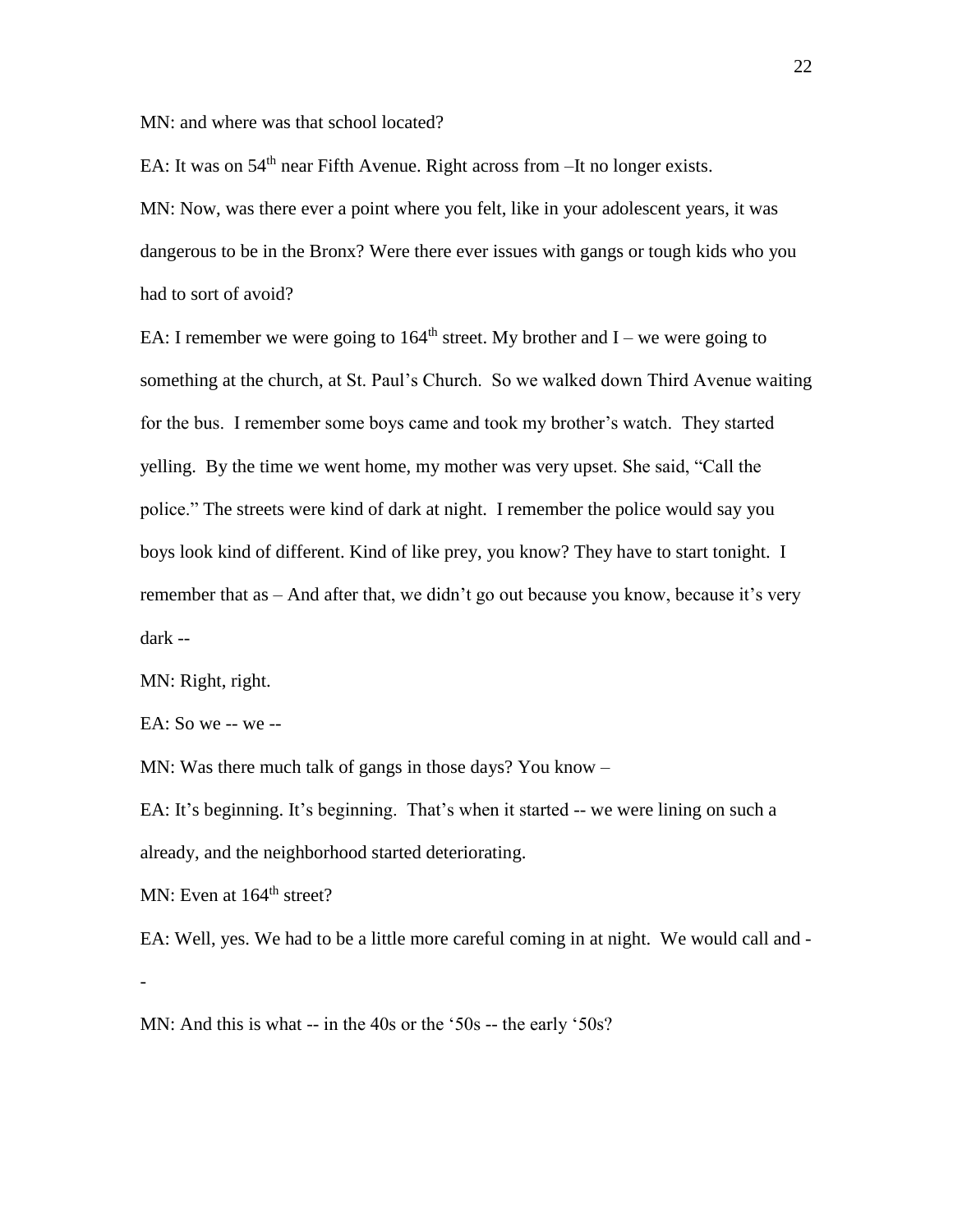EA: This is –When the war started, we were still in -- on Washington Avenue. Yes. So this is between  $31$  and forty -- I went to college in  $36 - 33$ ,  $34 - 1$ 

MN: So even in '43, '44, you had the sense that --

EA: Oh yes. It happened to my brother and I--.

MN: Now what was college like? How big an adjustment was it moving to, you know, a segregated South?

EA: Yes. I had visited my uncle several times in Richmond, so I knew about the South. Interesting, I went once, and it was so interesting to see him on Thanksgiving. He wanted me to get a scholarship. And when I went to a meeting of the Richmond Medical Society at his home, and most of the people there were white, you know? And then I found out on that level, you know, they had integrated the hospitals in Richmond, because he was in the hospital [inaudible] The first hospital that day. I found that I began understanding the South. On a certain social level, you know? It's kind of a class system in the South also.

MN: Right. So professional-level blacks had – some of the boundaries were fluid? EA: Seemingly, yes. I remember my aunt – [inaudible] a very exclusive store in Richmond, and they knew her there. She would go to the store and she would shop  $-I$ mean – and they had cars, so they never went on the bus.

MN: Right.

EA: Even in Raleigh, when I went to Raleigh in college. The students were treated different. I remember on the bus only going through the black area so we could sit anywhere on the bus. So we used to walk. I remember going to the theater. We had to go upstairs to throw popcorn downstairs.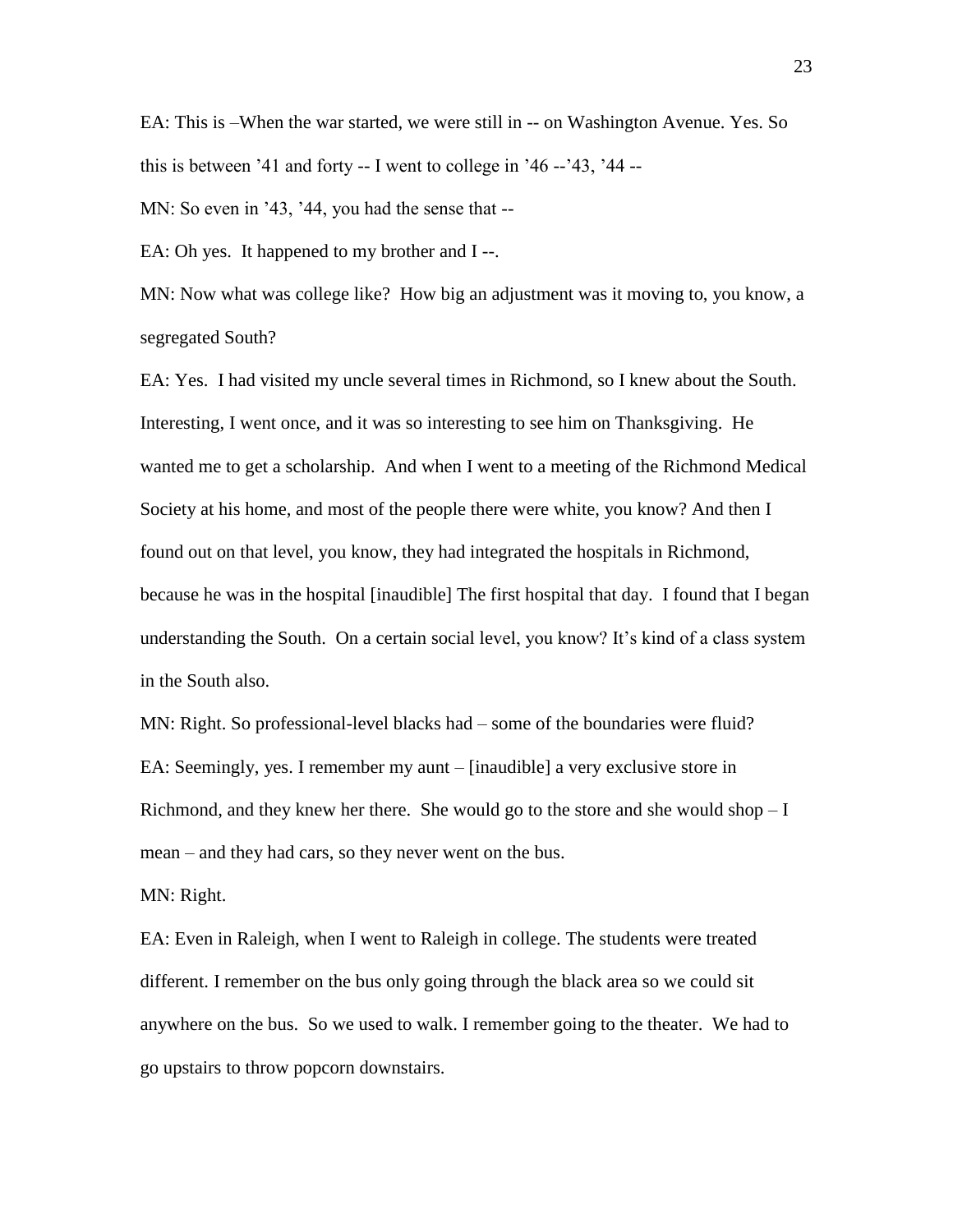MN: [laughs]

EA: And then the stores -- they had stores for college students. And the campus-- our life --

MN: Life was very self-contained --

EA: Yes, on the campus. Shirley University was in Raleigh. Seven colleges in Raleigh, and two were black. And one, St. Mary's, was an Episcopal college, and we used to go there for the debating team.

MN: And that was a white college?

EA: Yes.

Mn: And the debate team would compete –

EA: Yes, there were both Episcopal colleges.

MN: And so that's fascinating, so St. Mary's debate team would compete against --

EA: They would come in our campus, and there weren't any social events -- dancing --

MN: Yes, right --

EA: We would talk, and some kids were from New York also.

MN: Interesting. You wouldn't know that if, you know, from --

EA: Yes. Yes, but there were some kids from the South and some white kids from the South wanted to meet other black kids. It was a very nice – but there was no dancing, though, but they would have coffee hour. We would have luncheons together.

MN: Huh !

EA: [laughs] As long as we weren't dancing together, but I remember one incident -- I just attended last week the Trinity Institute in New York. In the Trinity Church. The guest speaker was Bishop Curry, who was the new Episcopal bishop who was black, and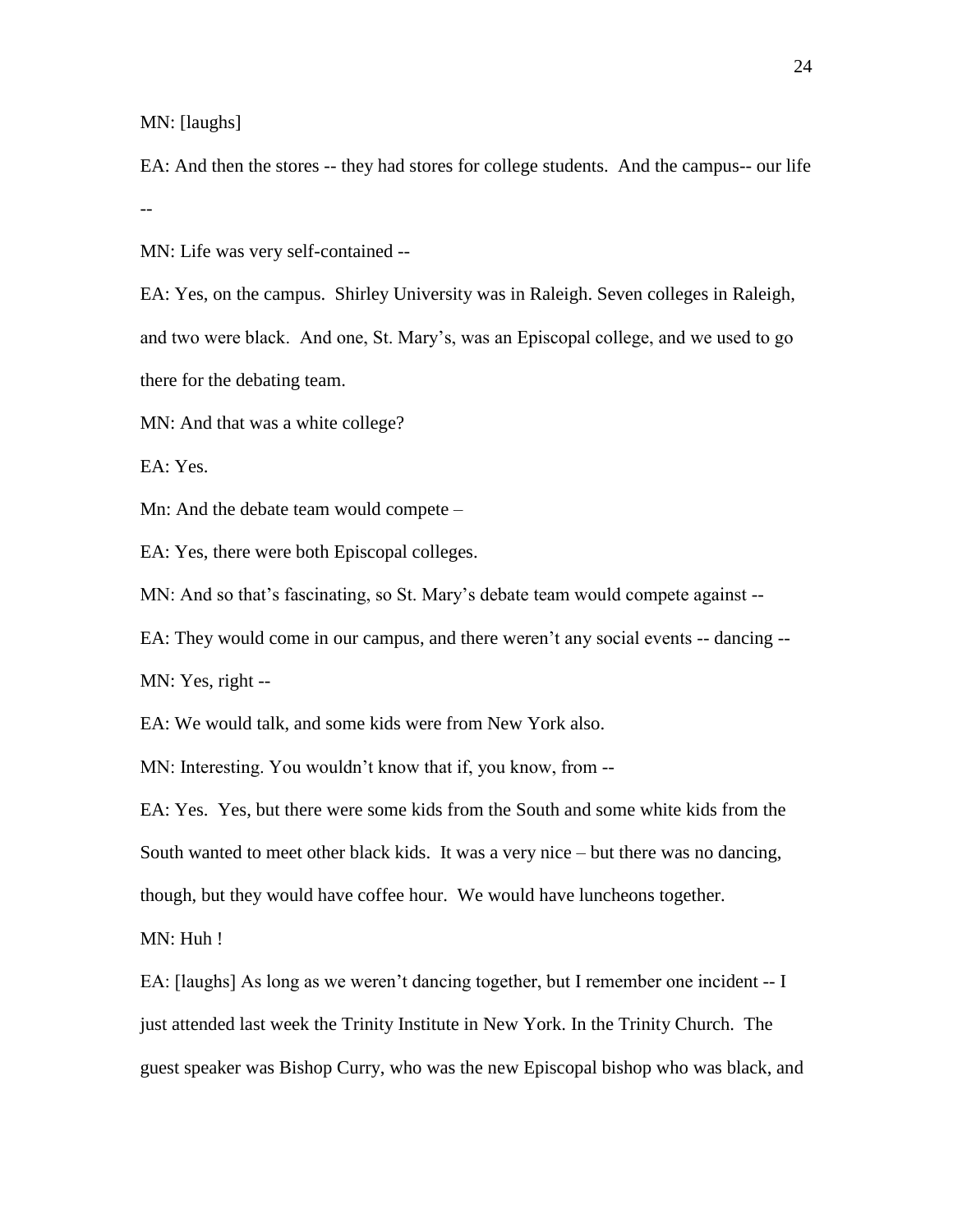he was the guest preacher, and I remember one Sunday, we all -- some Northern kids, about 12 of us -- so we went to the service at the Christ Church Cathedral in downtown Raleigh. I never forgot. We walked in, and [dramatic sigh] the bishop came and gave the absolution and the dismissal and ended the service. I never forgot that, and ended the service on Easter Sunday, and it was such uproar, and they wanted to know where we were from. We said Saint Augustine's College. The next day, the president called us in and said well you kids are north of town. We live down here very well and we don't want any -- That was about 1947 or '48.

MN: Now -- What he said -- We live down here very well --

EA: Yes --

MN: Did the black professors at the school live in nice homes and --

EA: Yes, they had quite -- I remember the Delaney family. That's the family that - should have been called Delaney College, really, and Bishop Delaney -- Their father was a bishop of North Carolina, and one, summer, is a physician. He -- When Judge Delaney was handing off --

MN: Right. That was Hubert Delaney.

EA: Yes.

MN: And the Delaney sisters --

EA: All orphans of St. Augustine's College. So intellectually, people enjoyed -- There were still limitations because a judge could not become a judge down there -- but a physician, doctor's orders --

MN: Did you feel any fear of the Klan or --

EA: No --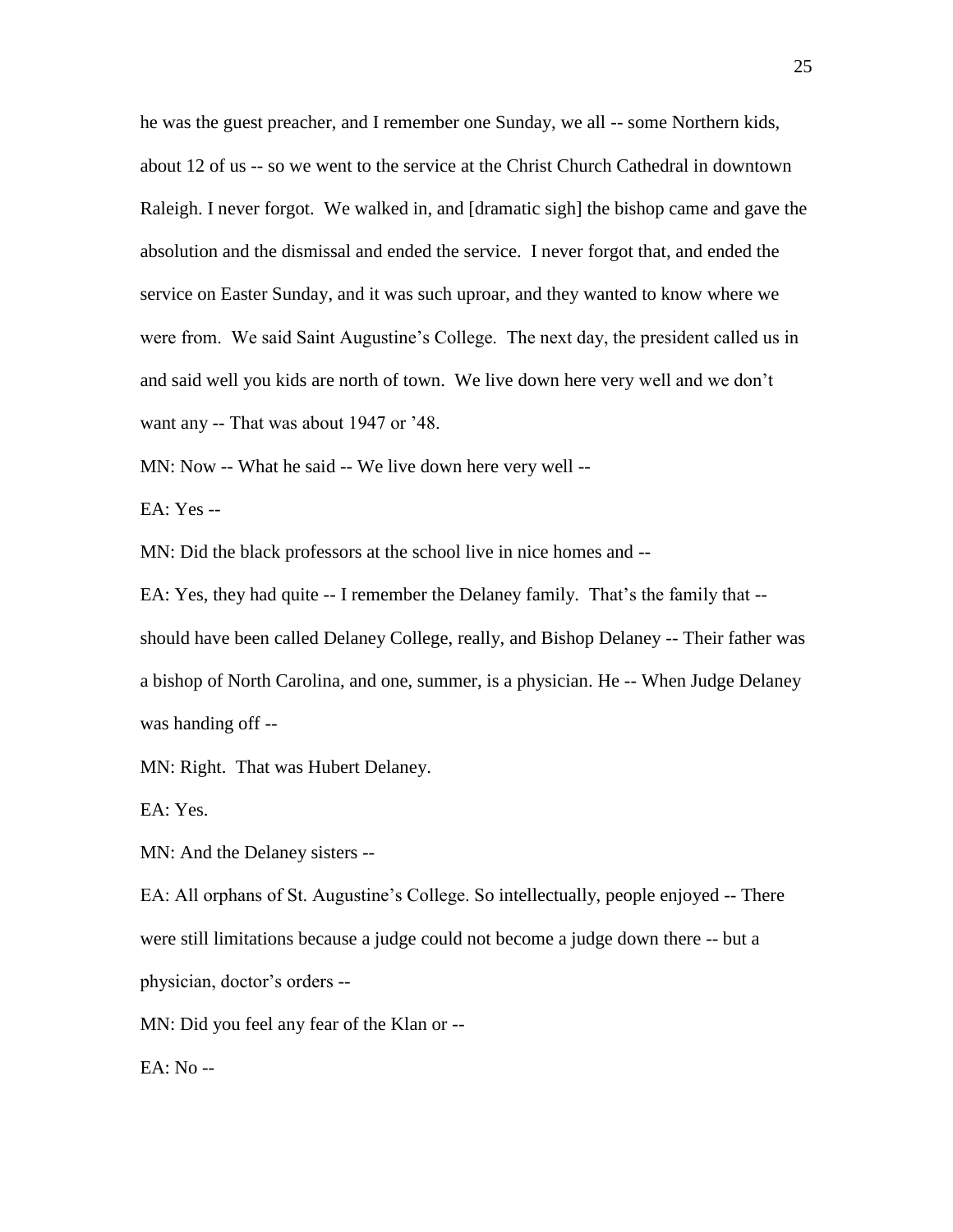MN: White sup --

EA: No, no, no. We never -- They never came near the campus.

MN: So you never had, you know, white thugs come in and --

EA: No, no --

MN: Injure --

EA; no, no, no. That was never, and they never bothered me. So the South is very, very different to the North. It was -- I would say I felt more comfortable in the South.

Everything -- You knew where you stood in the South. In the South you don't go here and you don't go there. In the North, you go and they slam the door on you.

MN: Yes. Were there places in the Bronx when you were growing up which were --

Repeat the story because we may have missed it. When your family first moved to

Washington Avenue, you went down -- your mother went down with you and your sister

to the Y on  $161<sup>st</sup>$  Street and they turned you away.

EA: No, but the Y.M. --

MN: Y.M. --

EA: Yes, my brother and myself, yes she took us down there --

MN: Right --

EA: -- because they had a lot of athletic programs, and [inaudible].

MN: Now, by 1960 -- your parents were still living in 164<sup>th</sup> street?

EA: Yes, and they moved [in] April -- I mean April --

MN: Right. Were they feeling that the neighborhood was becoming unsafe or not quite --

EA: It was deteriorating. Even the houses were -- Beautiful house -- it was deteriorating,

yes. You couldn't buzz in anymore because the door was broken. You felt unsafe.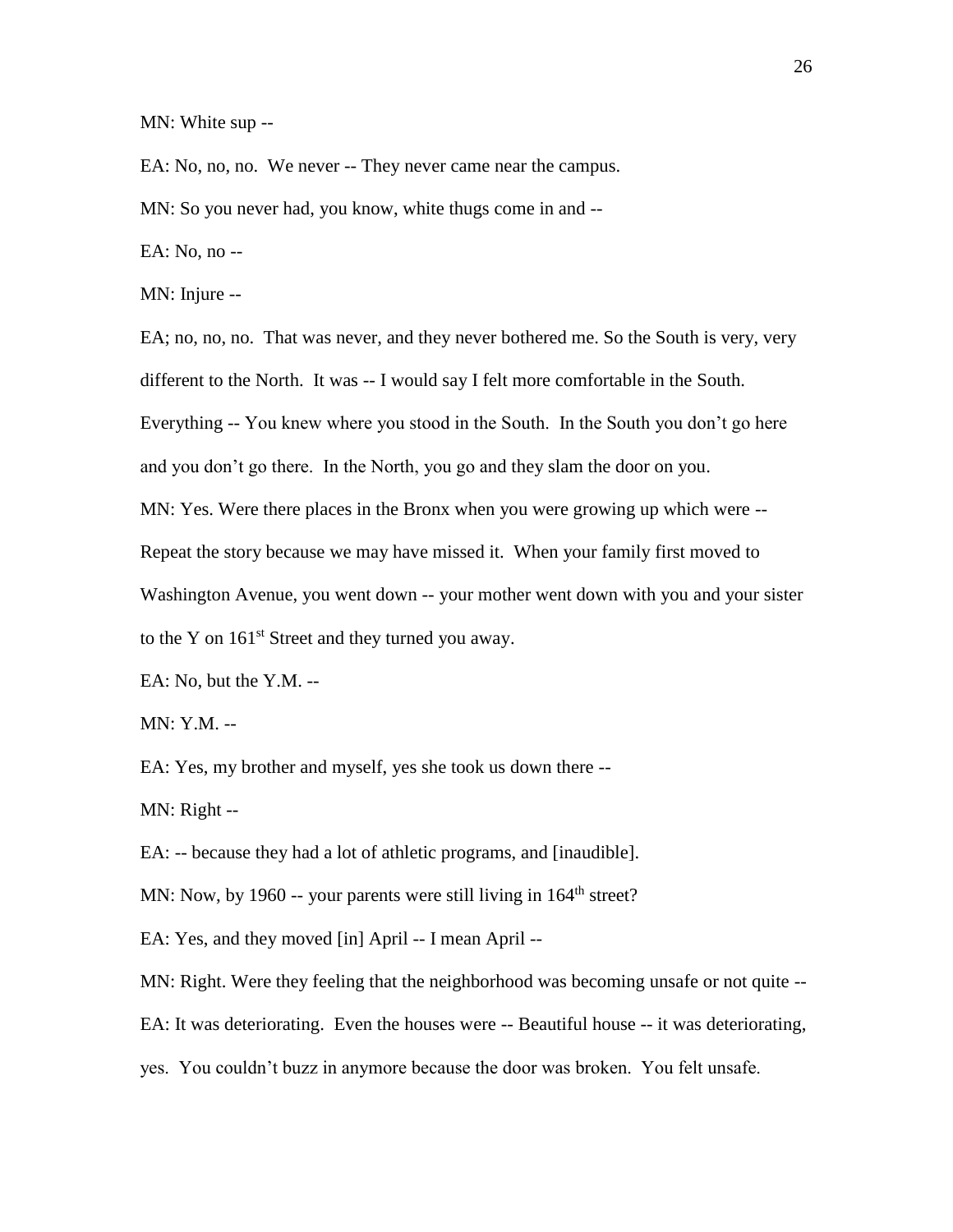MN: Right, now what about drugs? Was there any awareness of drugs entering the community?

EA: We would hear about drugs. It was very foreign to us. The police came one day and

drugs became -- and that even made me feel -- Can I go to Rhodes too?

MN: Right. So the sense that in Clinton there were some problems?

EA: Yes.

MN: Now, after St. Augustine's did you go directly to medical school?

EA: Oh no, I was in the army.

MN: And how old were you when you went in the army?

EA: 21.

MN: And where -- what year was this?

EA: I graduated in May. I was 21 in April. [I] just turned 21 in April.

MN: And what year was that?

EA: That was in -- I graduated in 1950. In 1951, I started doing graduate [work] in Fordham.

Dawn: Oh my God!

EA: Because I couldn't get right into medical school. It was a very different quarter

system, so I came up here to Fordham.

MN: To the school of pharmacy?

EA: No, no. The school of bacteriology?

MN: Oh!

EA: It was a nun -- There was many more people --

MN: Right. So you started in bacteriology?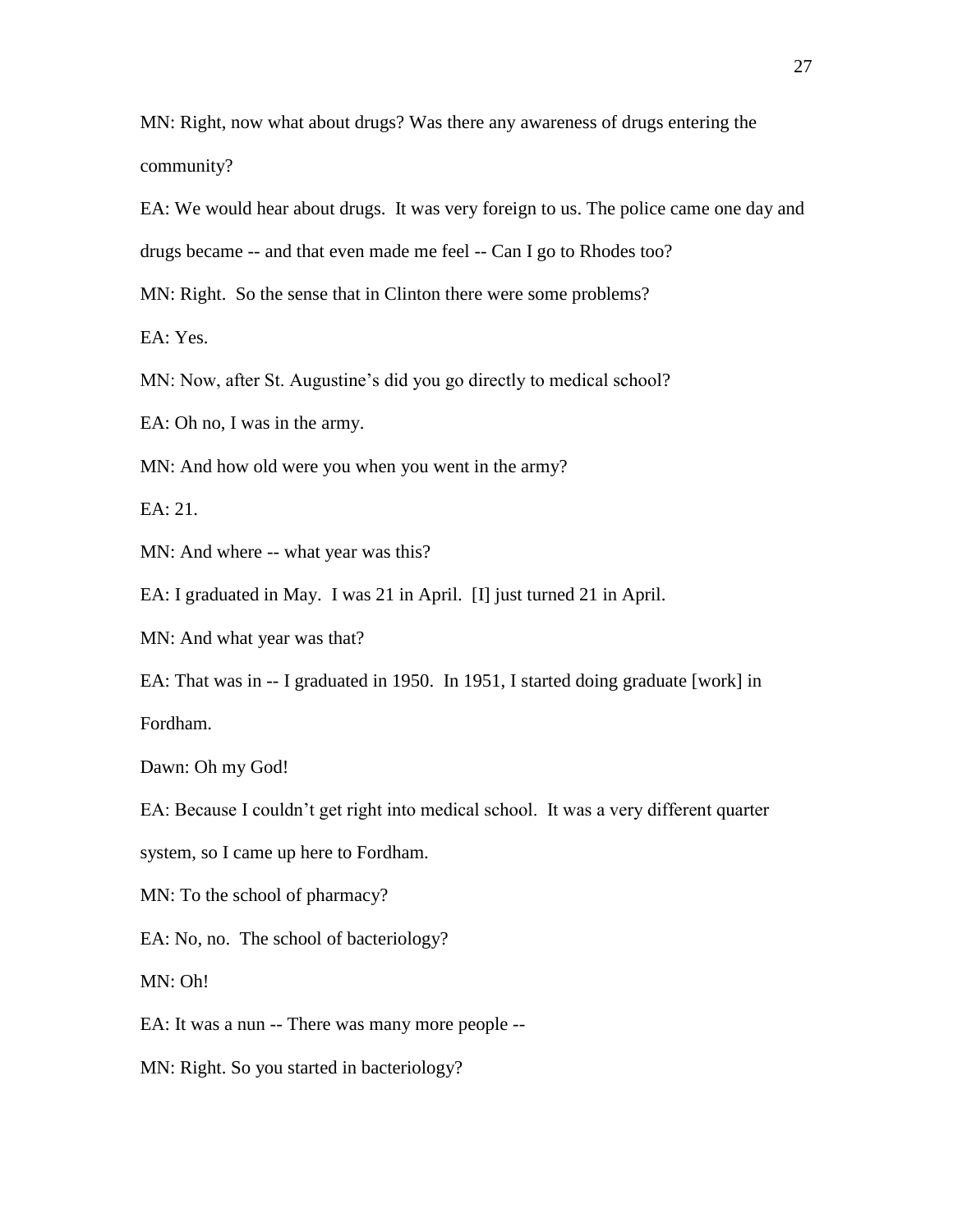EA: Yes, in Fordham because I said well, let me get into medical science.

MN: Right.

EA: And through that when I was drafted -- Just started in September when I was drafted in January. Until that I graduated and I was drafted out of the Warfare Project with the Army.

MN: Wow!

EA: Yes. Yes. And they just integrated the Army, and I went to -- I did my basic training at Fort Dix, and they had just integrated the Army, and Fort Dietrich in Maryland had the chemical corps.

MN: Now, was there -- you know, was there tension surrounding the integration of the Army that you experienced?

EA: Well, when we were doing basic training, I remember we were one of the first in a mixed group, yes, because it was the black side of Fort Dix and the white side of Fort Dix. We were never friends group. I remember years ago [laughs] we insulted Adolf. He was a scientist we called Adolf Hitler --

MN: [laughs]

EA: So rigid, you know? My name was Alexander, so I was the first one – My father and brother came to see me. He loves me. My son is very athletic, you know. Yes, I got through basic training very well, and I was sent to be interviewed – We were the first blacks on the post, and Norman Brown, he was from Williamsbridge. Tommy Evans, he was from – So we went there to work in the lab. Top secret. [laughs] I remember the FBI came to my house and I had neighbors.

MN: Right. Now did you get sent to --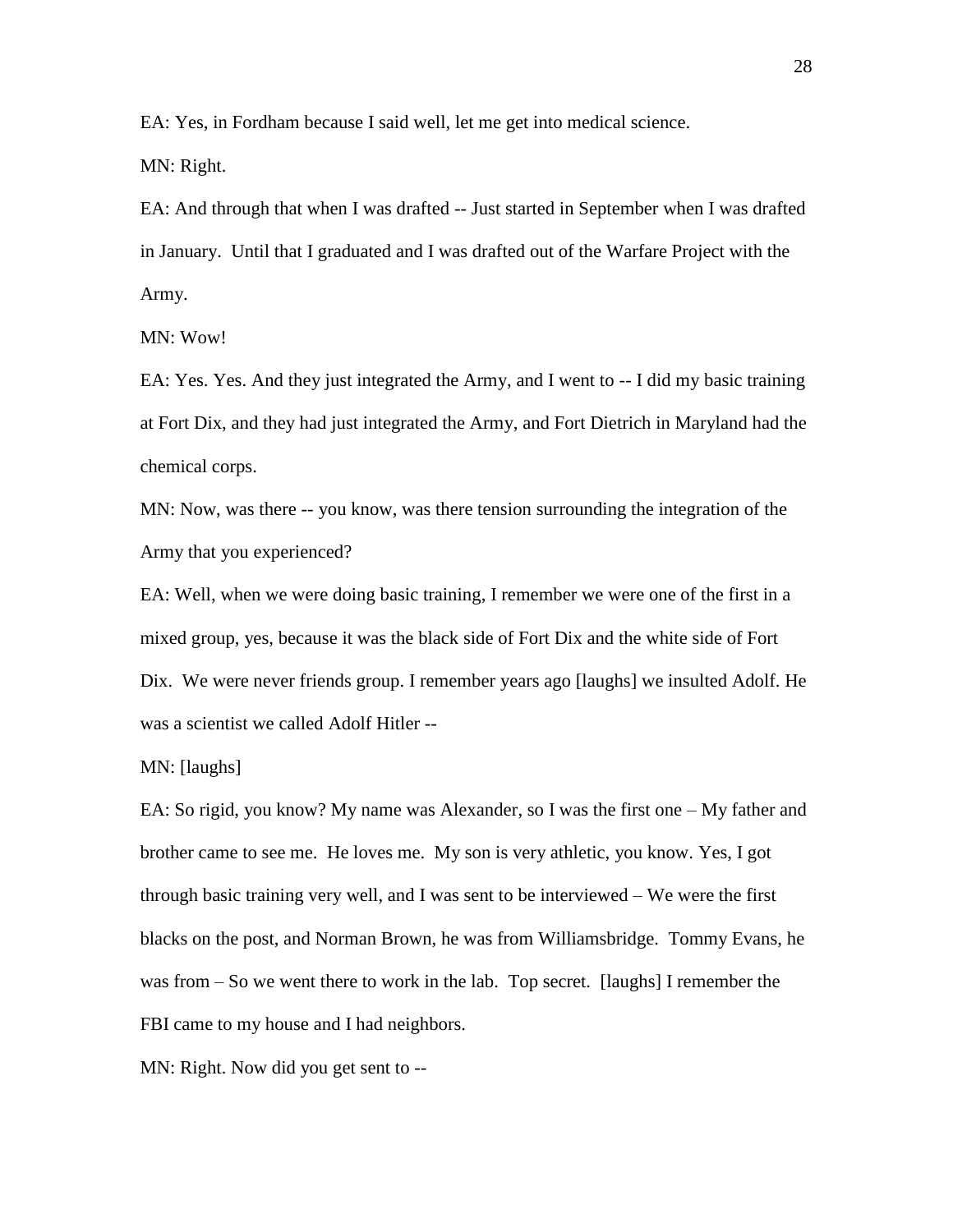Dawn: Mark, could you move a little bit more, because I'm trying to get Dr. Alexander to look more this way.

MN: Okay --

Dawn: Cause you were going so far back.

MN: Now, did you get sent to Korea?

EA: No, no. My brother did. I didn't.

MN: And your brother was in what division? Was he --

EA: I forget. My brother passed, but he had not finished college.

MN: And he was sent to Korea?

EA: He was sent to Korea.

MN: Now, how long did you stay in the Army?

EA: Two years.

MN: And did you then apply to medical school after you graduated?

EA: Yes. After that because we were offered to become an officer, and I was -- Because

we were college graduates, so to become an officer was very tempting. It was very nice.

It happened between Washington and Baltimore.

MN: So your time in the Army was fairly pleasant.

EA: Yes, because again -- Even though we weren't officers, we were treated very well –

MN: Now, did you return to live in your parents' house?

EA: Yes, yes. After I got a job and I got another job running a postal, a railroad postal, I

got a job at Grand Central, and then I was going to school, I started back at school.

MN: You started at --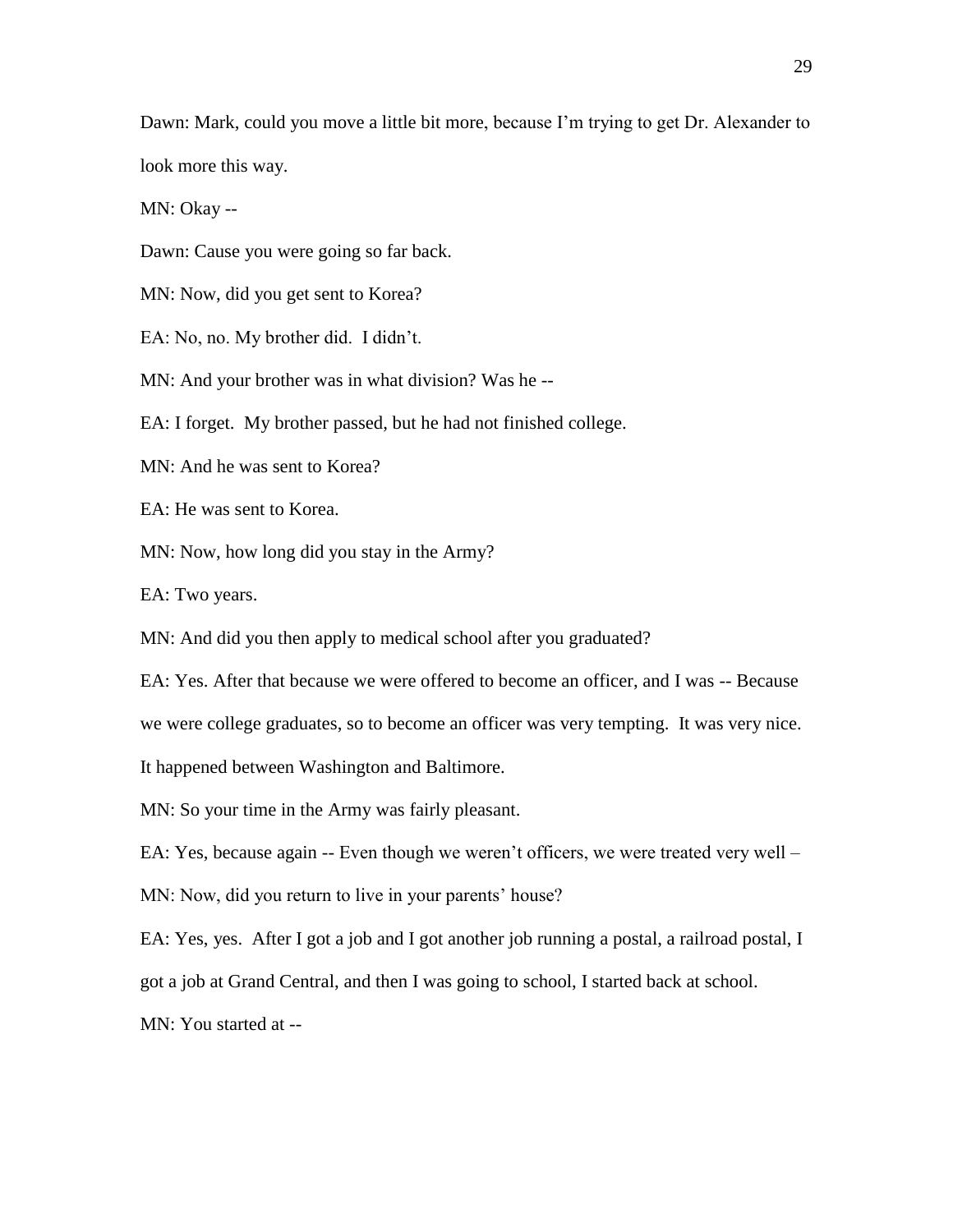EA: No, no Philadelphia. Yes, and there was a professor here, and so he said -- Because I always liked German, he was a German professor. Because I took two years of French and two years of German, and he said oh you like, I always kept up my German. We used to talk, and then he said why are you going to get a masters in bacteriology? I said to go to medical school. So he said why did you go to medical school? So I said … He was shocked. He said, you just came out of the Army? Oh! He said, well my brother is a professor at the medical school in Adbury. He said, why don't you apply. I said [laughs, inaudible]. We became very good friends, and I signed the application and da, da, da, and that's how I went to Germany.

MN: So you went to Germany to medical school?

EA: Yes. I went to Germany.

MN: So your medical degree is from –

EA: University of Hamburg.

MN: Wow!

EA: Yes. ( Says "Wow" in German)

Dawn: (laughs)

MN: So you never went to

EA: No, I didn't go to medical school. It is very difficult, and I was never an A student

(laughs). I was just a… In those days, you had to be a genius.

MN: Right.

EA: They had the waiting lists, and then schools just started to integrate.

MN: So how many years did you spend in Hamburg?

EA: Well, in Germany I spent about six or five years there.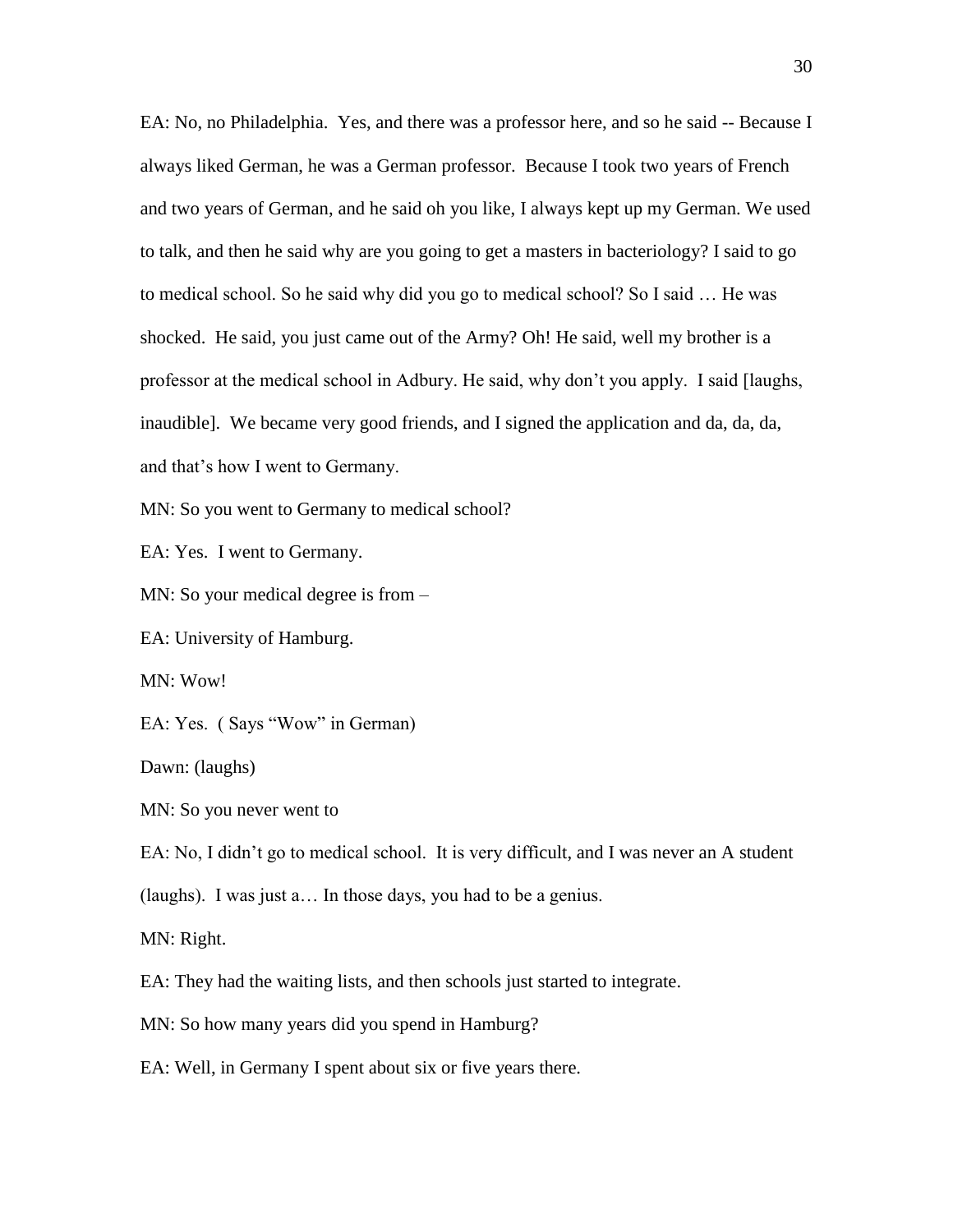MN: Wow, and this was in the fifties?

EA: Yes.

MN: And what was that experience like?

EA: Well, I was lucky. It was a wonderful experience. I -- Going over on the boat, I went on a freighter, and the boat was leaving, my godfather and my father were waving -- I heard (German sentence). My father thought I knew German. I said, my God! So I went down to breakfast the next morning, and a woman I met from (German City), and she was retiring from the University of Detroit, and she taught German. So I told her my dilemma. I said I am going to Hamburg. For ten days she had me talking. It was very lovely.

MN: So you had a session on the boat going over?

EA: Just by chance. She kind of put the language together for me, and I got off the boat in Hamburg, and her nephew was there. I spent two weeks with his family, and one thing led to another. So I had made a lot of friends and learned the language. In six months, we went to the Dolmacht institute because you had to know some of the language --

MN: Right --

EA: Before you were matriculated. Yes, but there were so many other foreign students there who had no knowledge of German at all, so…

MN: How would you compare the training in medical school from the United States? EA: It was more academic. I think the American system, you do more practical work. With the Germans, anyone could learn to take blood, so they're very, very academic. Very academic, and then after, you go on internship there, so it is mainly -- but it is quite an experience.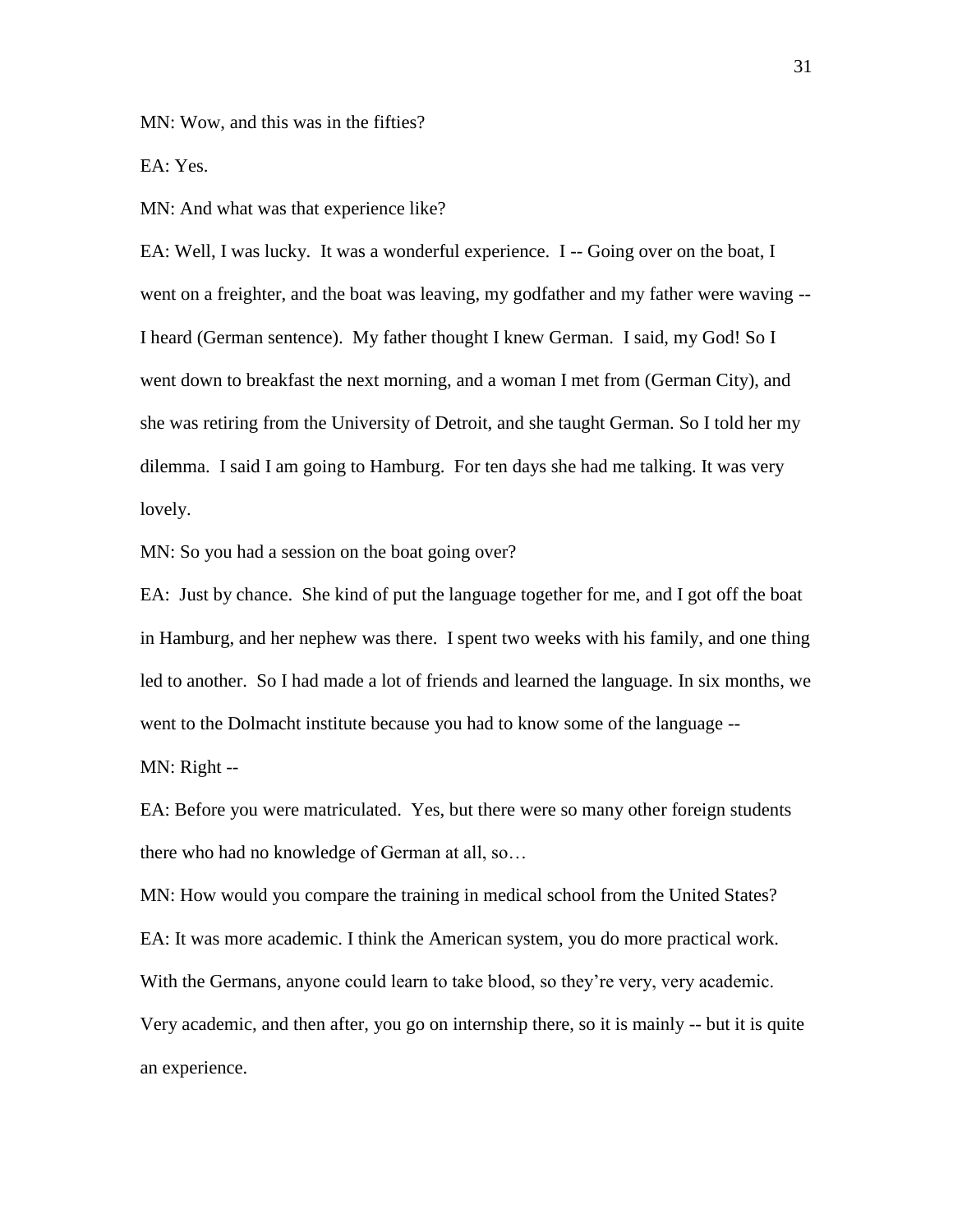MN: Now did you develop a specialty?

EA: Psychiatry.

MN: And did you pursue that when you were there?

EA: No, I did not. I became interested because of the Freudian. It was understandable

[laughs]. Professor Yuras -- He was a professor of Psychosomatics, and I was fascinated

with psychosomatic medicine.

MN: So, because it seems like an unusual specialty.

EA: It was an adventure, and I was always very adventurous.

MN: Did you have any intention of staying in Germany and settling there.

EA: No, no, no. Just going to school there. I go to Germany once a year now. I take my daughter there. Oh, yes.

MN: Now, when you went to Germany, were you married?

EA: No, no, no. I was about 26 or 25. 23, 25, about 26.

MN: Now, when you – You began psychiatry training in Germany?

EA: No, no. I did my internship-residency.

MN: And you did that at a hospital in Germany. The internship?

EA: No, no. Just medical school, and then  $I$  – In Europe, you have to do a year – You have to get your doctorate. You have to do research. It's not like this country where you automatically get your doctorate. In Germany, you graduate, you're a physician –

MN: Right –

EA: Then you have to do research, which took me about a year and a half longer … ( inaudible)

MN: And were you going back to the United States in the summer?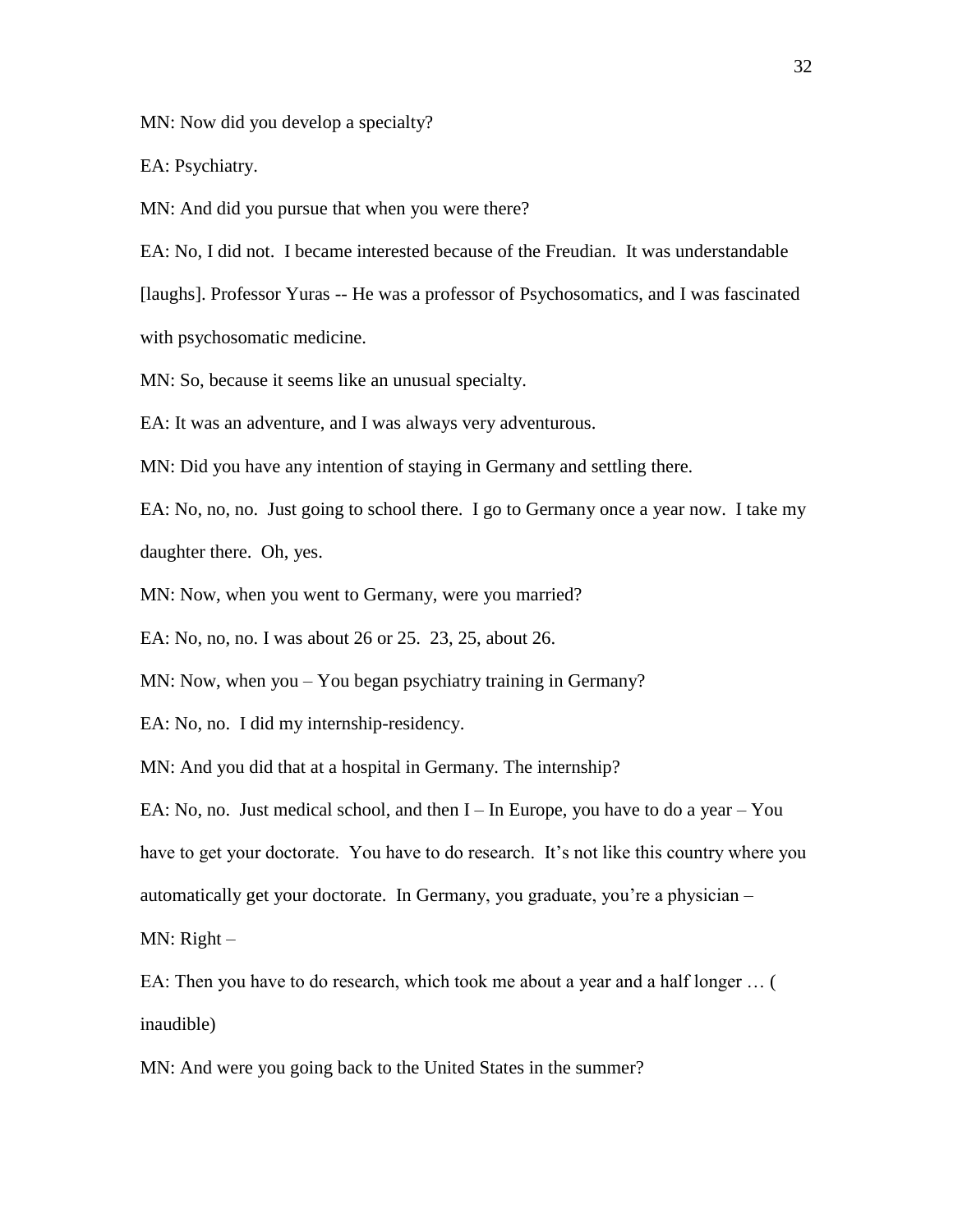EA: Right. In Europe in the summer, I went to Switzerland, I went to Greece.

Scandinavia -- I worked in Switzerland for a whole semester. I spent a whole semester in Geneva because I wanted to pick up on French.

MN: Now, would you say that the racial atmosphere was different in Europe than the United States, or pretty comparable.

EA: People ask me that question often in Germany. I say in Germany, anyone who is not German is an Auslander. So you're just part of – whether you're French, Nigerian, Trinidadian -- You're an Auslander.

MN: Right.

EA: Yes. So the Germans are very Deutschland first. So –That's why I like the largest – when I was in -- I did research in Hollandberg, and the villages, Catholic, very very rigid, but when I went up to Hamburg, 52 consulates, and then all Germans are like Scandinavians. It's like two different countries.

MN: Really?

EA: Yes.

EA: So I liked Hamburg. Went on the subways, opera – I had a wonderful time.

MN: Now, when you came back to the United States, where did you live?

EA: Well, I was living with my parents in Grand Street.

MN: So when you finished medical school, they were now on Grand Street, and I had to do the Foreign Medical Graduates Exam, and I didn't pass it at first. I realized all of my knowledge was in German. I thought since I know English; I could translate the other things, so I had to do a year of post-graduate work. I went to St. Barnabas Hospital in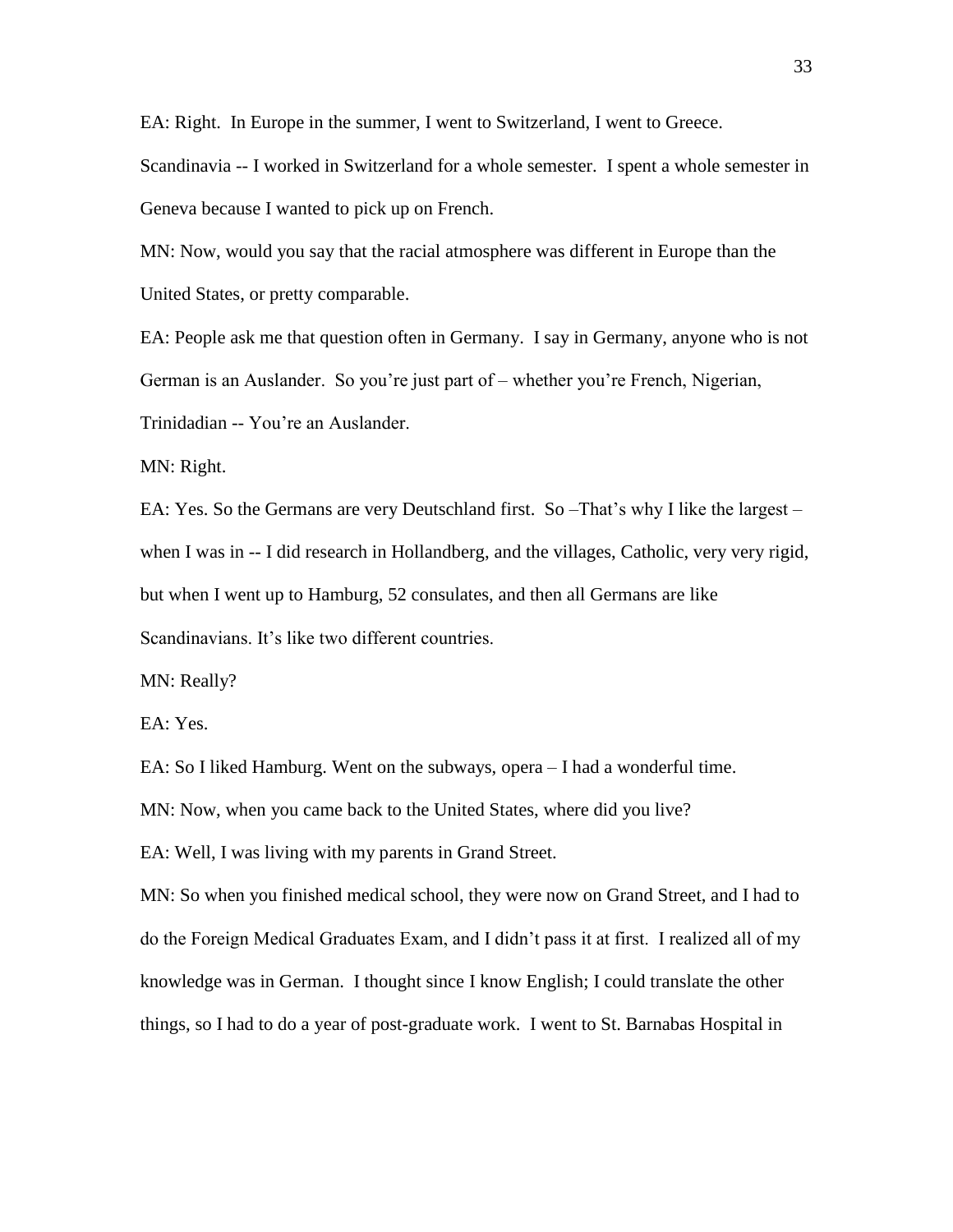Edison, New Jersey, and then of course, graduate work, and then after that, I did my New Jersey Board, my New York Board.

MN: And where did you go for your psychiatric training?

EA: I went to Bellevue. NYU Bellevue.

MN: And how soon after you came back did you do that?

EA: I -- because I had done my internship before, and you see, I graduated, and then I came and did my internship, and then I went back to do my doctorate. So I finished in about '65 or '66.

MN: After your parents left for the Lower East Side, did your family retain any connection to the Bronx?

EA: Yes. They went back to church there for awhile, and then they got older. They were just deteriorating, yes.

MN: So was there a point with which your parents just didn't feel safe going up there?

EA: Well, I wouldn't say safe. Everyone moved away, I mean, the houses -- they put projects up, so there's nothing left.

MN: Right --

EA: When I drive up there now, it's only the church. Only --

MN: The church is there and then it's the Claremont Houses.

EA: There's nothing left. I know at Prospect Avenue, St. Augustine's -- It was (inaudible)

MN: Did you ever end up going to St. Augustine's Presbyterian?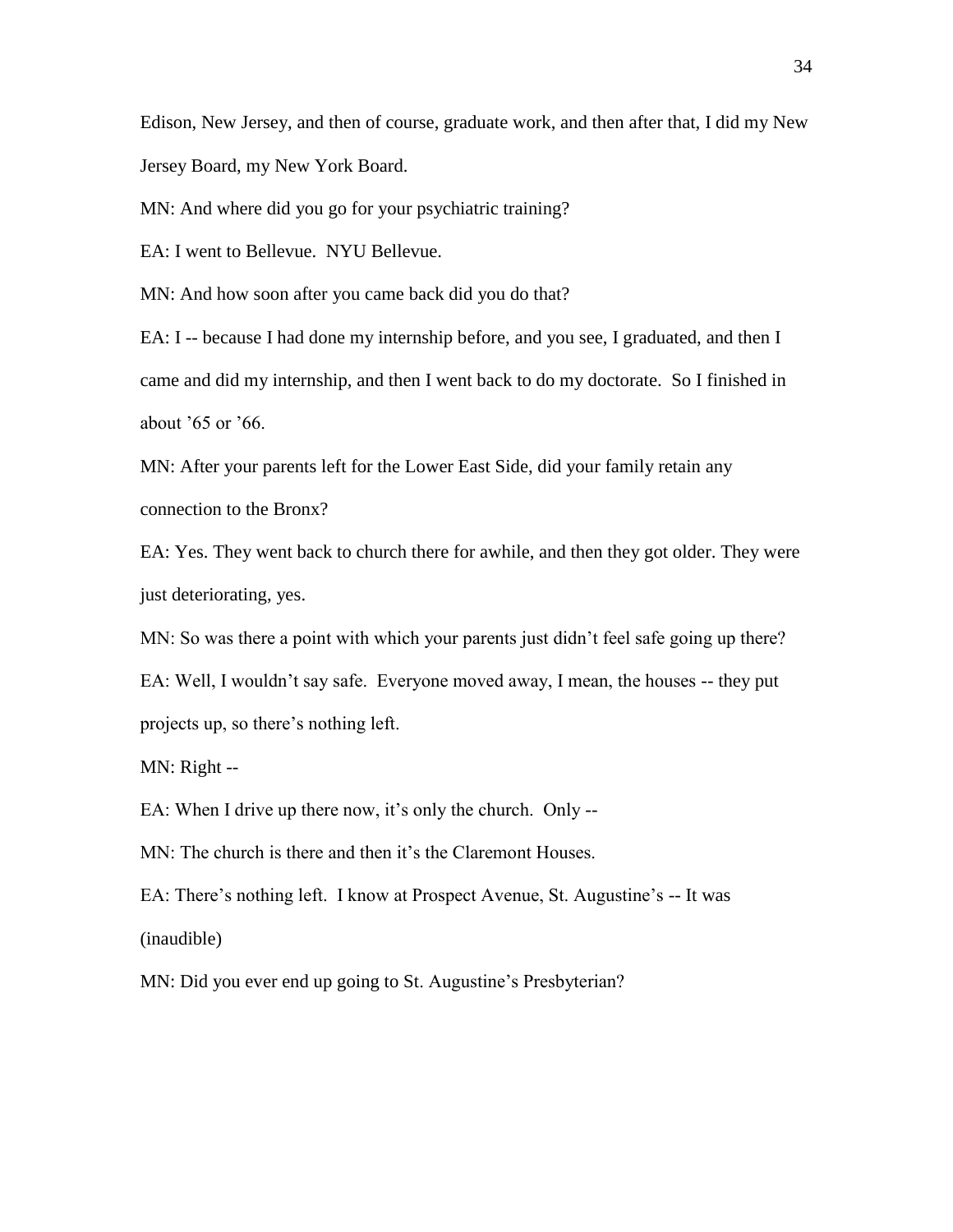EA: I remember Elder Hogate. I remember he was the pastor there. Yes. We used to go to a lot of social activities, because there was much more going on there than at St. Paul's Church.

MN: Right.

EA: Basketball and youth sessions.

MN: Right.

EA: I used to go there very often.

MN: Oh really? So you were (inaudible) when you were on 164<sup>th</sup> street?

EA: Yes, the Youngs used to go there. Roscoe -- Roscoe Young. He became a

physician, and Marie, so we used to go there.

MN: Were there any other neighborhood institutions that you went to? Did you ever go to Forest Neighborhood House?

EA: No.

MN: So St. Augustine's --

EA: At that time, it was the hub of all the activity. At that time, we would go there for activities because (inaudible).

MN: What about – did you ever go to the music clubs on Boston Road? Like Freddy's or Goodson's or the Blue Morocco?

EA: No, because I was young (inaudible).

MN: Right. Now, in looking back at all of this, are there any conclusions about your Bronx experience, you know, that you'd like to share with us. Sort of that -- how clearly were the formative years spent?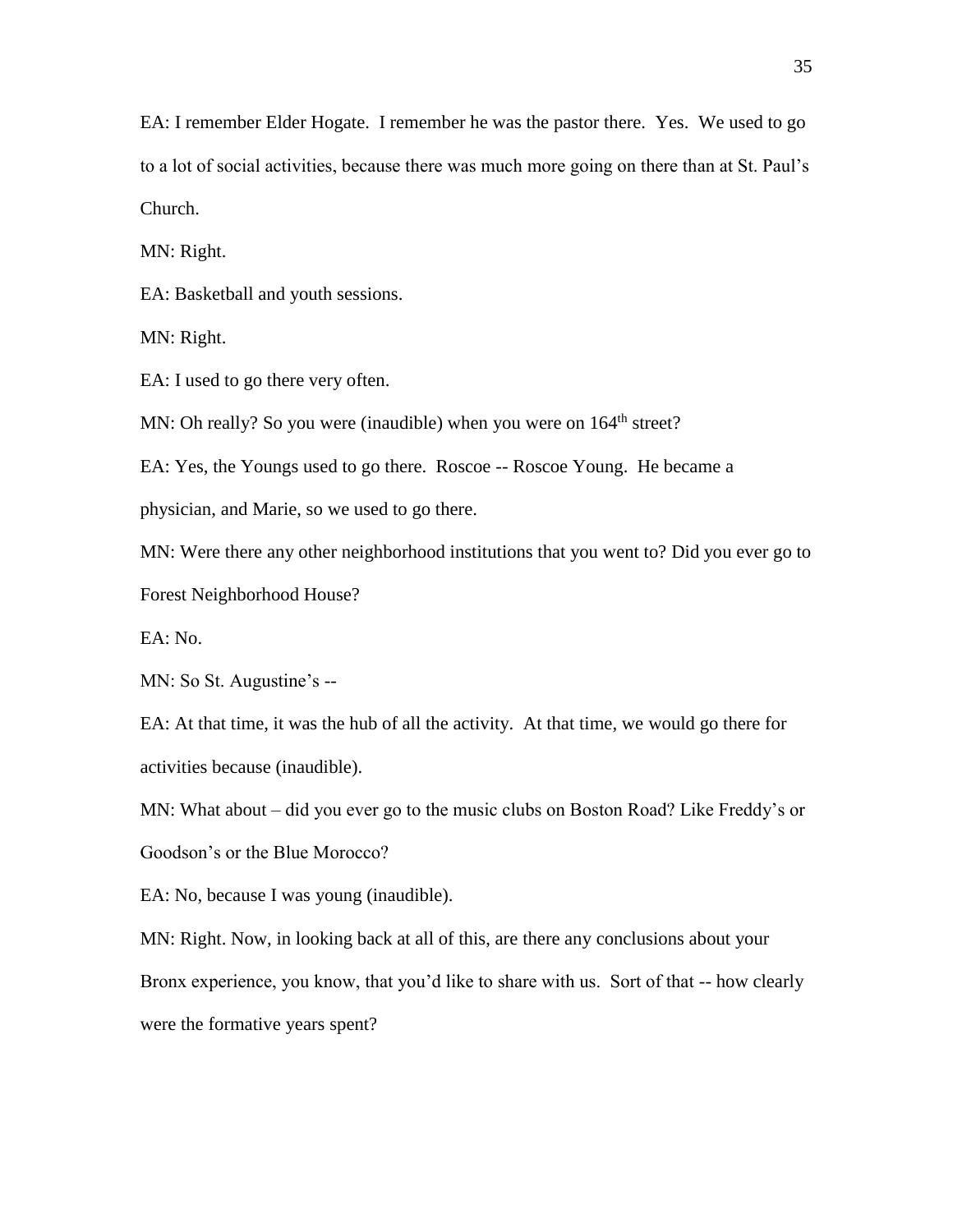EA: Well, I think the Bronx became. It was a very integrated neighborhood, and then the Polish -- Walter was Polish. Philip, my good friend, he was Jewish. A fellow was Italian. I think -- and those were my formative years: fourth, fifth grade to the ninth grade before I went to DeWitt Clinton, and even the church. It was never an all -- When I went to St. Augustine's, it wasn't an all black church.

MN: Right. St. Augustine's on --

EA: Presbyterian Church, yes. Even from my church, it was very international, I should say, yes. That's what I got -- Never felt uncomfortable or more comfortable only with blacks or uncomfortable with whites, and I think that's what I got from those years. MN: Well, that's interesting because you were able to go to a traditionally black college and then go off to integrate the Army and go off to Germany. You could move between worlds very easily.

EA: Yes, and my friends in Germany -- you know, sometimes people in this country - people have a right to be very angry because of the racism in the country. I studied in Germany. A lot of people helped me out with my exams; I mean they were willing to drive people over there. So, just good friends. So it's very difficult for -- the experiences that I've had, I think, were kind of American experiences. That was the time. I remember the minister told my mother, "Why are you sending your children to Saint Paul's." [She said] "Because they are going to be discriminated against." They're too young. Remember the Jamaican family? They didn't want to expose their children at such an early age with such rejection.

MN: Right.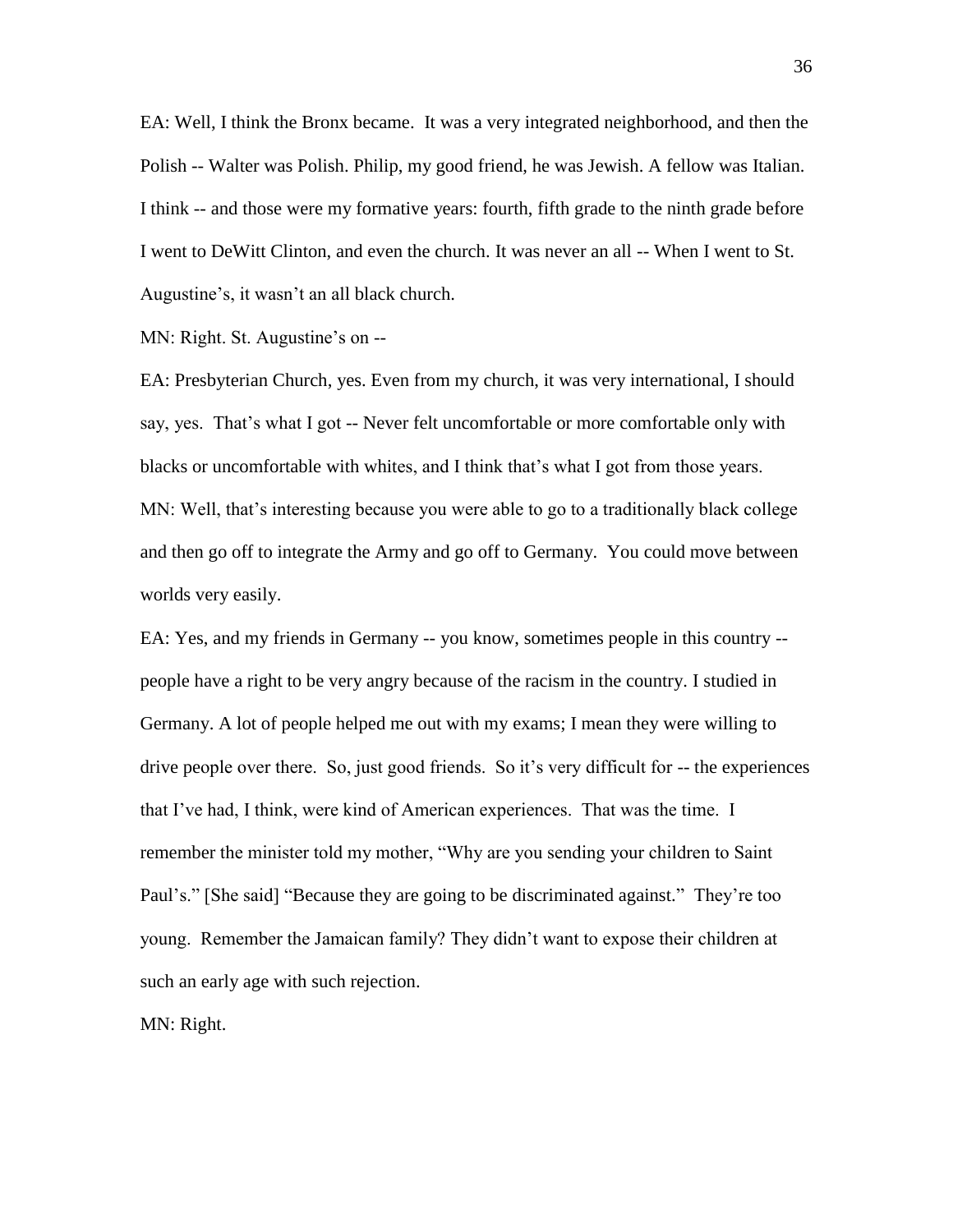EA: They're going to have to experience it sometime, so they might as well not run away from it.

MN: So there were families in your neighborhood that went all the way to Saint David's. EA: Yes, and they refused for their children to be discriminated, but then eventually (inaudible)

MN: Right. So your mother's actions made a big difference.

EA: Yes, college was quite a -- and even when I went to Saint Paul's, they didn't let us be acolytes, you know? But I rarely experienced rejection, but somehow you don't let that tarnish you. I remember my sister coming home once and saying some of the girls at the church told her that she's black, you know? She said she told my mother, and my mother said – she said, well, if you're white, you have nothing to fight for.

MN: (laughs)

EA: If you're white, everything is there for you. Those girls have something to fight for, so don't let them make you feel bad that you're black, and then after, "Black is Beautiful" came out, but you have to deal with it. So I think the positive experiences I had early - you know, my childhood growing up, being in school.

MN: I mean, it sounds like you were all given a great deal of self-confidence through all these experiences.

EA: Yes, yes. Then my sister, she became a professor of (inaudible) at Princeton. She went from American head of Cultural Attaché, and she played all over the world. In Ethiopia. In Israel. She went to Nigeria.

MN: So she's like a well-renown organist.

EA: Well, pianist. Yes.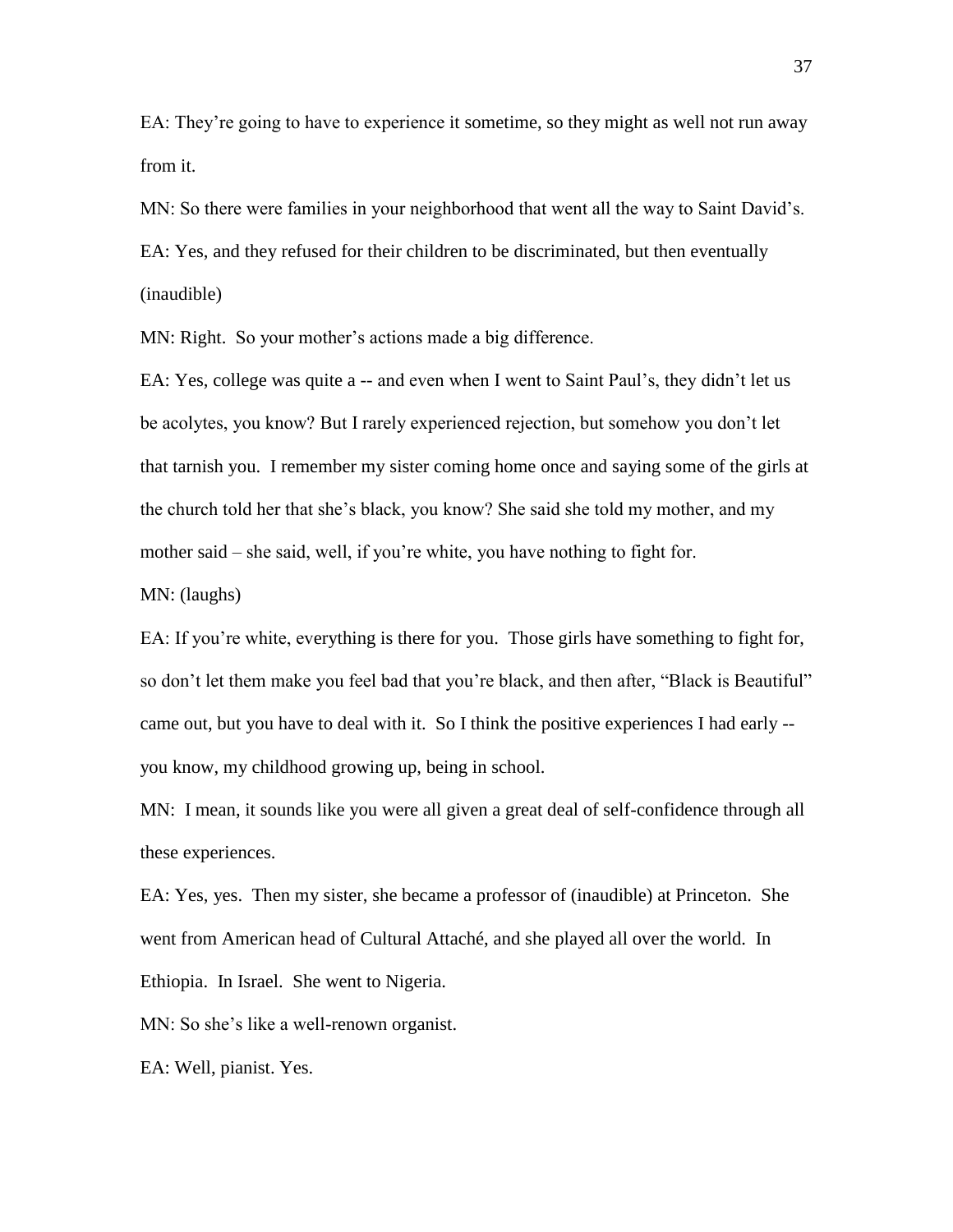MN: She does piano and organ.

EA: And organ, but she had children, so she doesn't really – But my brother was in the corps, he died of cancer about 10 years ago, but he did very well. He was a court reporter. So never I didn't feel – My experiences in Germany and in Europe also, you know? When I went back to my daughter to Germany, I said, I used to really feel like a celebrity, because at that time there were not that many black people, you know? So I said, "Look, I'm going down the Major Deegan Expressway . Now no one is looking at me"

## [Laughter]

EA: But my experiences in Germany were all positive. In southern Germany, you were like a celebrity. I remember coming out. Children wanting to rub your hand to see if it would come off. So, it was nice.

MN: Okay, well thank you very much.

EA: It was a pleasure.

MN: This was wonderful.

EA: It was a pleasure.

MN: Okay.

Dawn: Okay.

MN: Great. This was terrific. I hoped you enjoyed it.

EA: Yes. I enjoyed it. I want to come back.

[Laughter]

MN: This is great. Bring your sister.

EA: Yes. Yes.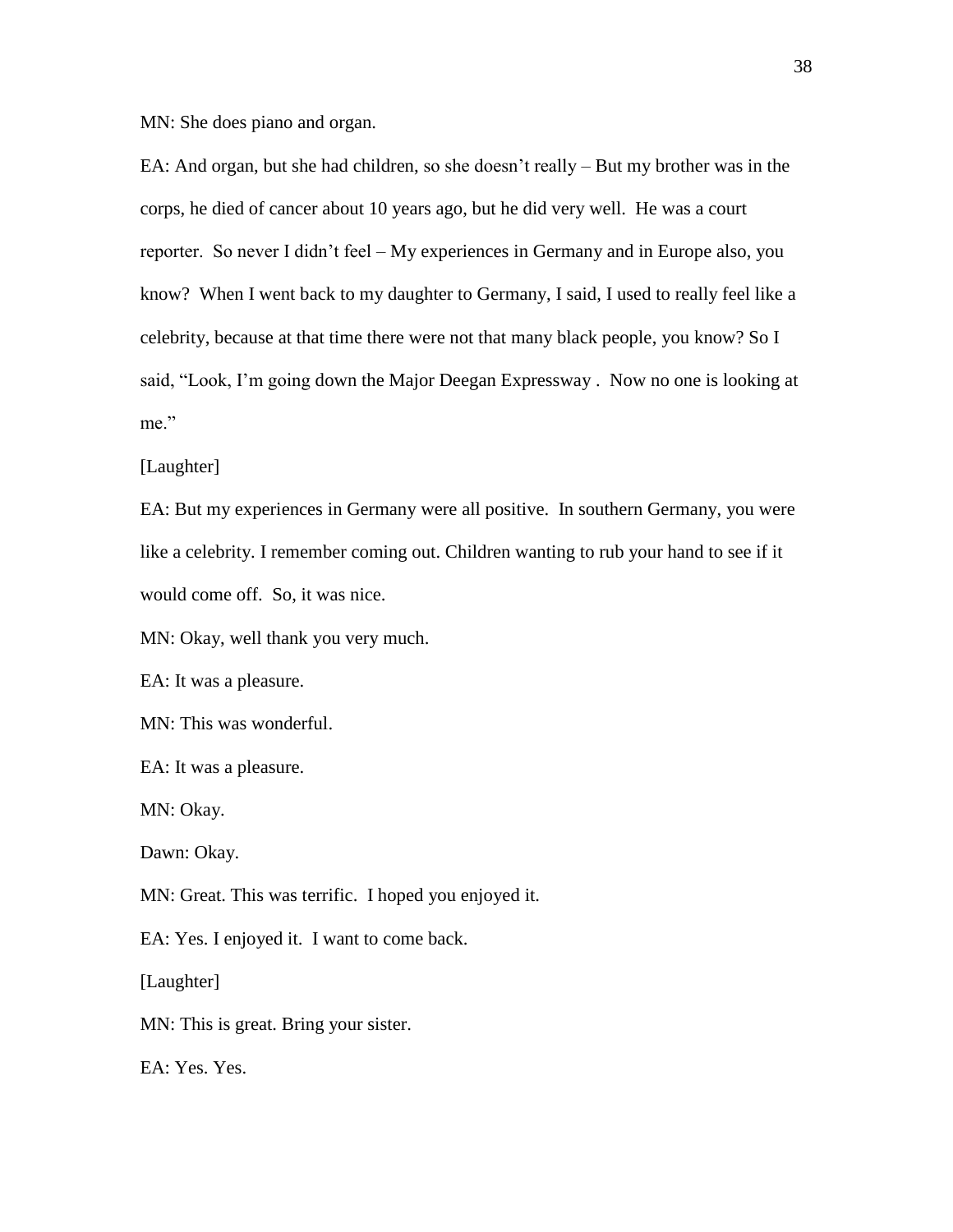MN: I think that she really wanted to --

Dawn: (inaudible)

MN: Right, yes.

EA: So this program is sponsored --

MN: Well, it was sponsored three years ago pretty much by accident. At that point, I finished a book tour for something else I was doing and the Chief Archivist at the Bronx County Historical Society met me at a book party and said, "Mark, we're getting all these inquiries from people in the community about material about African-American life in the Bronx. We don't have anything. We don't have any documents. Can you and your colleagues try to get a database? We have a African-American Studies program at Fordham. I said, "Okay, I have a little time on my hands." I did a little research, and found that not only the African-American experience was left out of the history of the Bronx, but the Bronx African-American experience was left out of African-American History in New York. The Schomburg Center often concentrated on Harlem and Brooklyn, so you had a very large and diverse population of people of African descent, who had almost no written record of their presence. So, I said, well, when you have something like that, what do you do? You do an oral history project so you learn what's important and collect documents after that. So I said that I was going to do this in a kind of, you know, (inaudible) for awhile. So I did one interview with a former student of mine who had grown up in the Patterson Houses in the 1950s and 60s. It was a really a remarkable interview because it talked about when public housing was safe and nurturing. It was called, "It Takes a Village to Raise a Child: Growing Up in the Patterson Houses in the 1950s and 60s." And what happened is after I interviewed her,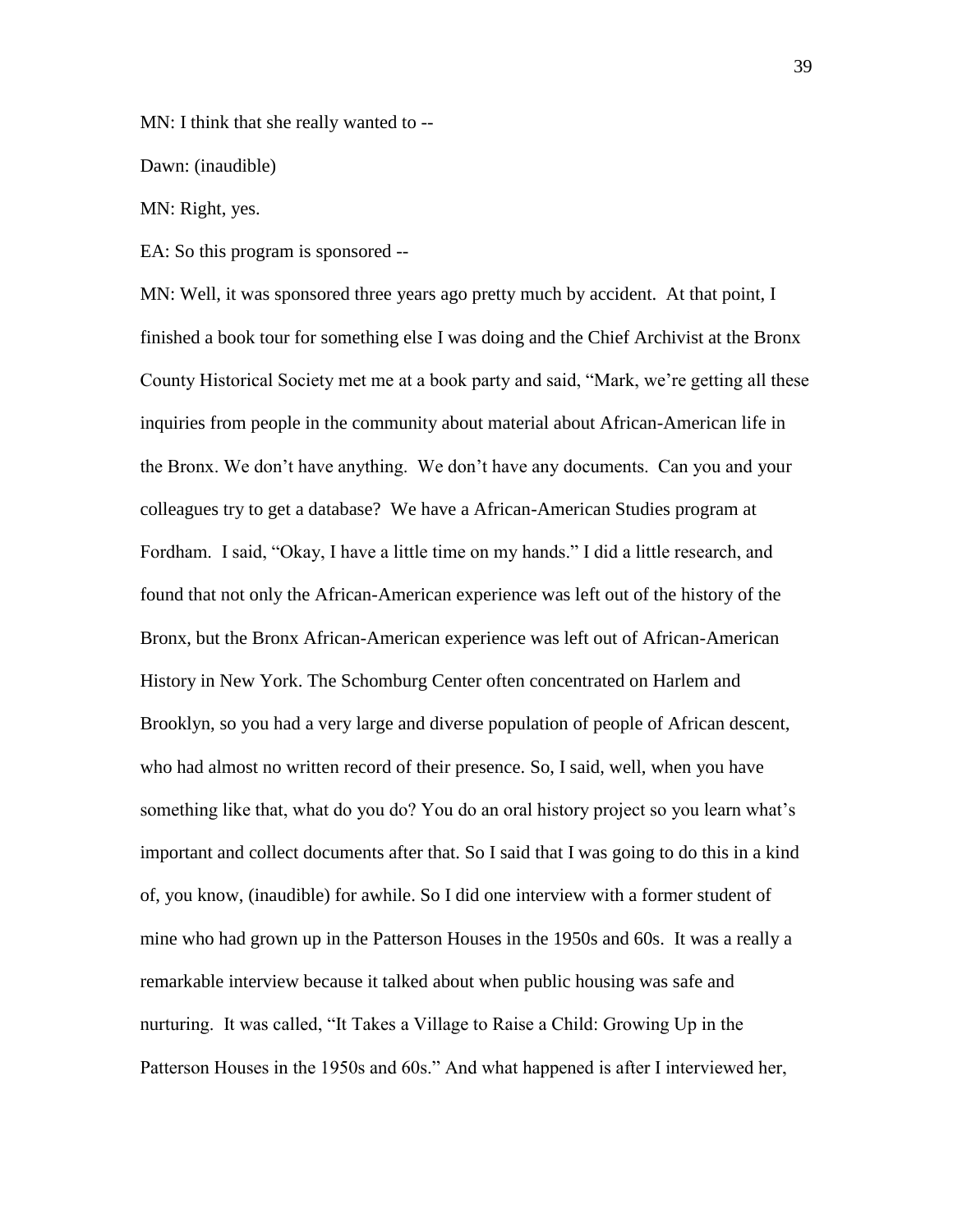her friends started calling me and saying, when are you going to interview us? We've been trying to tell this story for 20 years.

EA: Right. Right.

MN: So I started interviewing other people from the Patterson Houses. Then, a friend of mine who was a New York Times reporter was sort of fascinated by this grassroots approach to community history. She wrote a story about the work I was doing on the Patterson Houses and said it was part of a larger study on African-American life in the Bronx.

EA: Where's that?

MN: It is between 138 and 144<sup>th</sup> street between Morris and Third Avenue. Not too far from Lincoln Hospital.

EA: That area, yes.

MN: And it was the first public housing project to open in the Bronx in the 1950s. Then I started getting indignant e-mails and phone calls from people in Morrissania. We were the most important black community. When are you going to interview us? And it's been like that where it is a word of mouth, you know, I don't recruit people. People want to put their stories on record. And we've written articles and done some exhibits. We had a benefit concert. And I managed to get Fordham to first tentatively sponsor it, and then over time to embrace it.

EA: I attended a concert. ( inaudible)

MN: That was it. 750 people.

EA: Yes.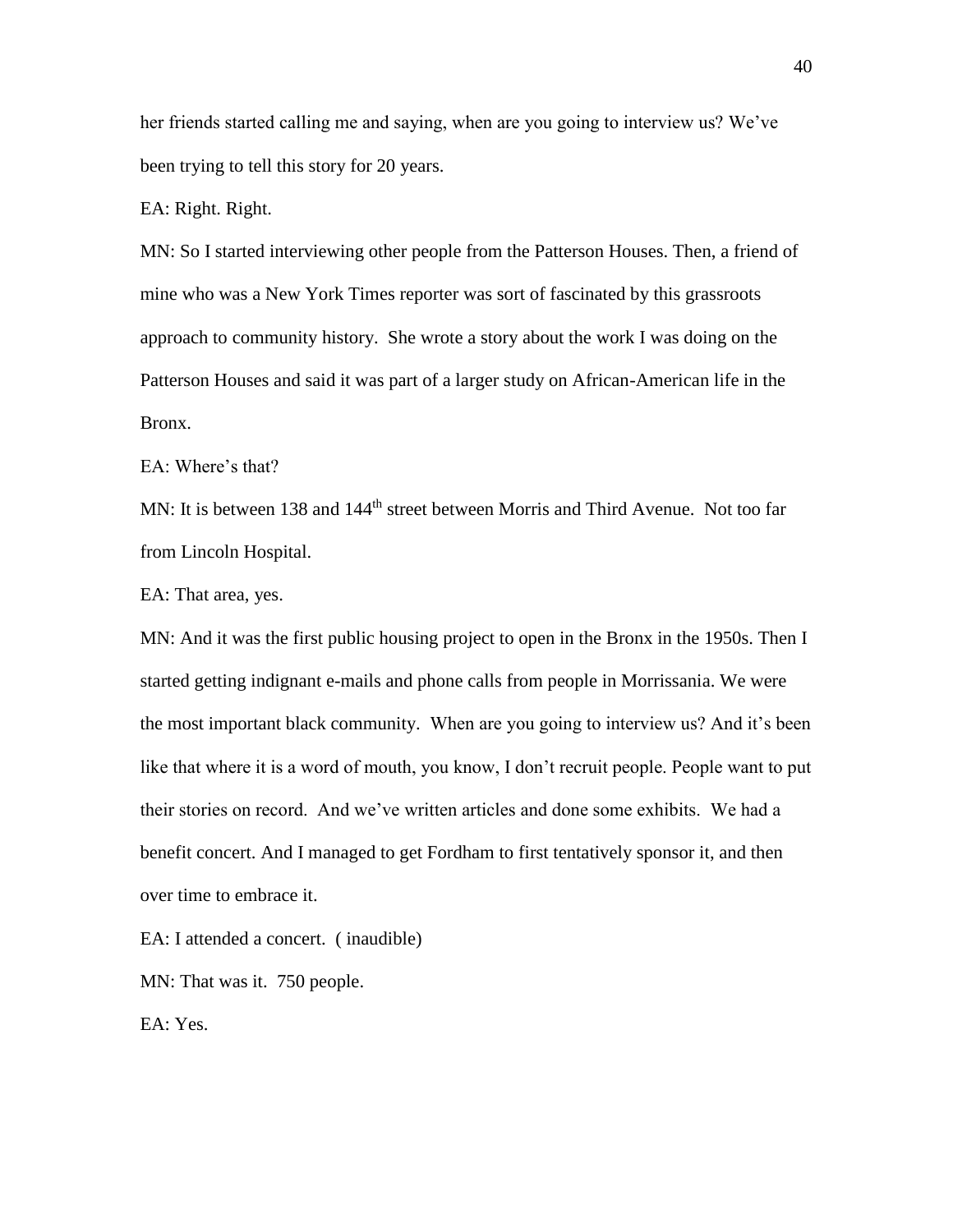MN: Now Fordham embraces the project after seeing the response, and we have a lot of Fordham students working for it, and then for the additional fundraising, I hire people who are academic experts on various subjects, so I have an expert on Caribbean immigration, an expert on African immigration. An expert on the history of jazz, and we just hired Dawn as our, sort of, to train the staff in videography and documentary and film because there's – and that's the funds we raise outside of Fordham. Everything from concerts to selling t-shirts to personal appeal. So we now have 18 or 19 people working for the project. Some of them archivists and also we have had tremendous donations of documents. Somebody gave us 25 boxes of material on the history of jazz and Latin music in the Bronx. Another person, Councilman Foster, gave all his papers to the project. We've been getting donations of material about churches and family photos. We recently got materials on early hip-hop. Tapes of early --

EA: It is interesting because I met Father Mercer. He's the priest now at St. Paul's. I met him socially. He said he once had a hip-hop band.

MN: Well, he should contact us because I actually interviewed the person who was responsible for the hip-hop masses, which is Curtis Blow, here. Curtis Blow does hiphop masses, several at Trinity Episcopal --

EA: Which is across the street from Morris High School.

MN: Yes.

EA: Because --

MN: Let me give you several of my cards before we leave.

EA: Yes, because I am missing some contact information.

MN: But tell -- give him my information.